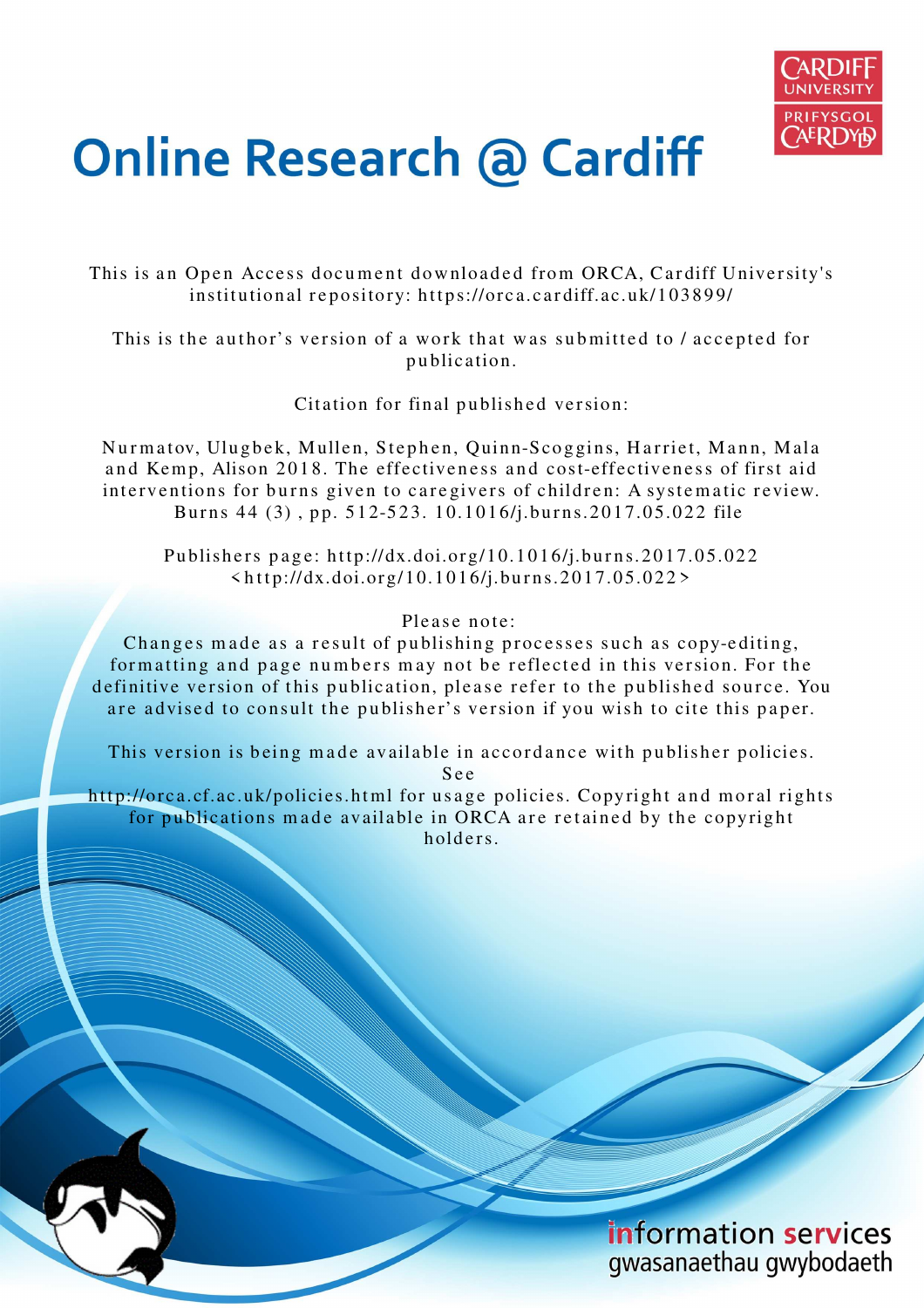# **The effectiveness and cost-effectiveness of first aid interventions for burns given to caregivers of children: a systematic review**

<sup>1</sup>Ulugbek B Nurmatov, <sup>2,3</sup> Stephen Mullen, <sup>1,3</sup>Harriet Quinn-Scoggins, <sup>4</sup>Mala Mann, <sup>1,3</sup>Alison Kemp

 $1$  Division of Population Medicine, School of Medicine, Cardiff University, CF 14 4YS, Cardiff, Wales, UK

<sup>2</sup> Paediatric Emergency Department, University Hospitals of Wales, CF 14 4XW, Cardiff, Wales, UK

<sup>3</sup> The Scar Free Foundation Centre for Children's Burns Research, CF 14 4YS, Cardiff, Wales, UK

<sup>4</sup> Specialist Unit for Review Evidence, Cardiff University, CF 14 4YS, Cardiff, Wales, UK

Abbreviations:

Corresponding author at:

Division of Population Medicine, School of Medicine, Cardiff University, CF 14 4YS, Cardiff, Wales, UK Email: [NurmatovU@cardiff.ac.uk;](mailto:NurmatovU@cardiff.ac.uk) Phone: 02920 687222

E-mail addresses [NurmatovU@cardiff.ac.uk](mailto:NurmatovU@cardiff.ac.uk) (U.B. Nurmatov), [MullenSM@cardiff.ac.uk](mailto:MullenSM@cardiff.ac.uk) (S.M. Mullen), [MannMK@cardiff.ac.uk](mailto:MannMK@cardiff.ac.uk) (M. Mann), [Quinn-ScogginsHD@cardiff.ac.uk](mailto:Quinn-ScogginsHD@cardiff.ac.uk) (H.D. Quinn-Scoggins), [Kempam@cardiff.ac.uk](mailto:Kempam@cardiff.ac.uk) (A. Kemp).

Key words: burns, scalds, child health, burns first aid, systematic review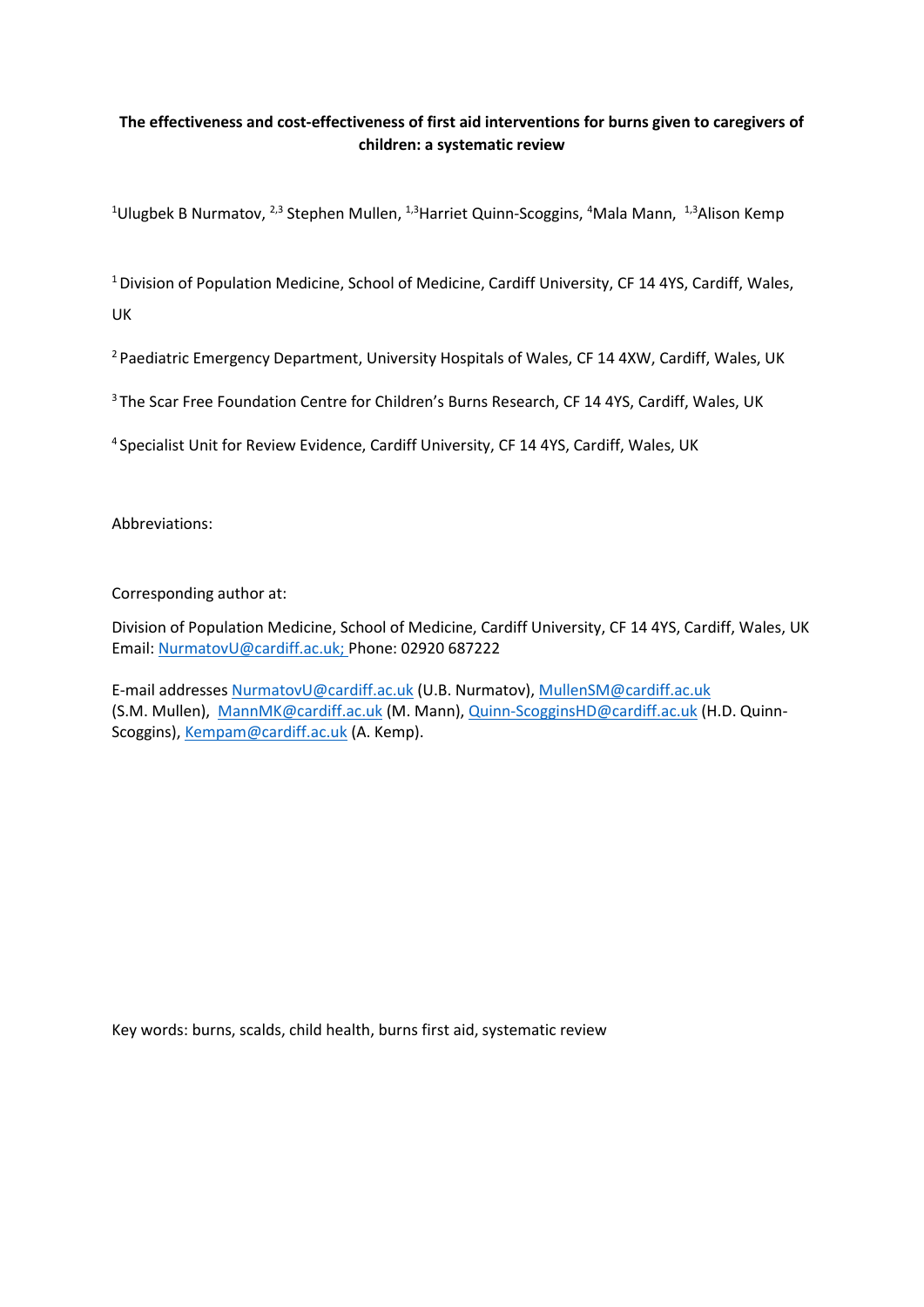## **Abstract**

**Objectives**: the effectiveness and cost-effectiveness of burns first-aid educational interventions given to caregivers of children.

## **Methods**

Systematic review of eligible studies from seven databases, international journals, trials repositories and contacted international experts.

## **Results:**

Of 985 potential studies, four met the inclusion criteria. All had high risk of bias and weak global rating.

Two studies identified a statistically significant increase in knowledge after of a media campaign. King et al. (41.7% vs 63.2%, p<0.0001), Skinner et al. (59% vs 40%, p=0.004). Skinner et al. also identified fewer admissions (64.4% vs 35.8%, p<0.001) and surgical procedures (25.6% vs 11.4%, p<0.001).

Kua et al. identified a significant improvement in caregiver's knowledge (22.9% vs 78.3%, 95% CI 49.2, 61.4) after face-to-face education intervention. Ozyazicioglu et al. evaluated the effect of a first-aid training program and showed a reduction in use of harmful traditional methods for burns in children (29% vs 16.1%, p<0.001).

No data on cost-effectiveness was identified.

#### **Conclusion**

There is a paucity of high quality research in this field and considerable heterogeneity across the included studies. Delivery and content of interventions varied. However, studies showed a positive effect on knowledge. No study evaluated the direct effect of the intervention on first aid administration. High quality clinical trials are needed.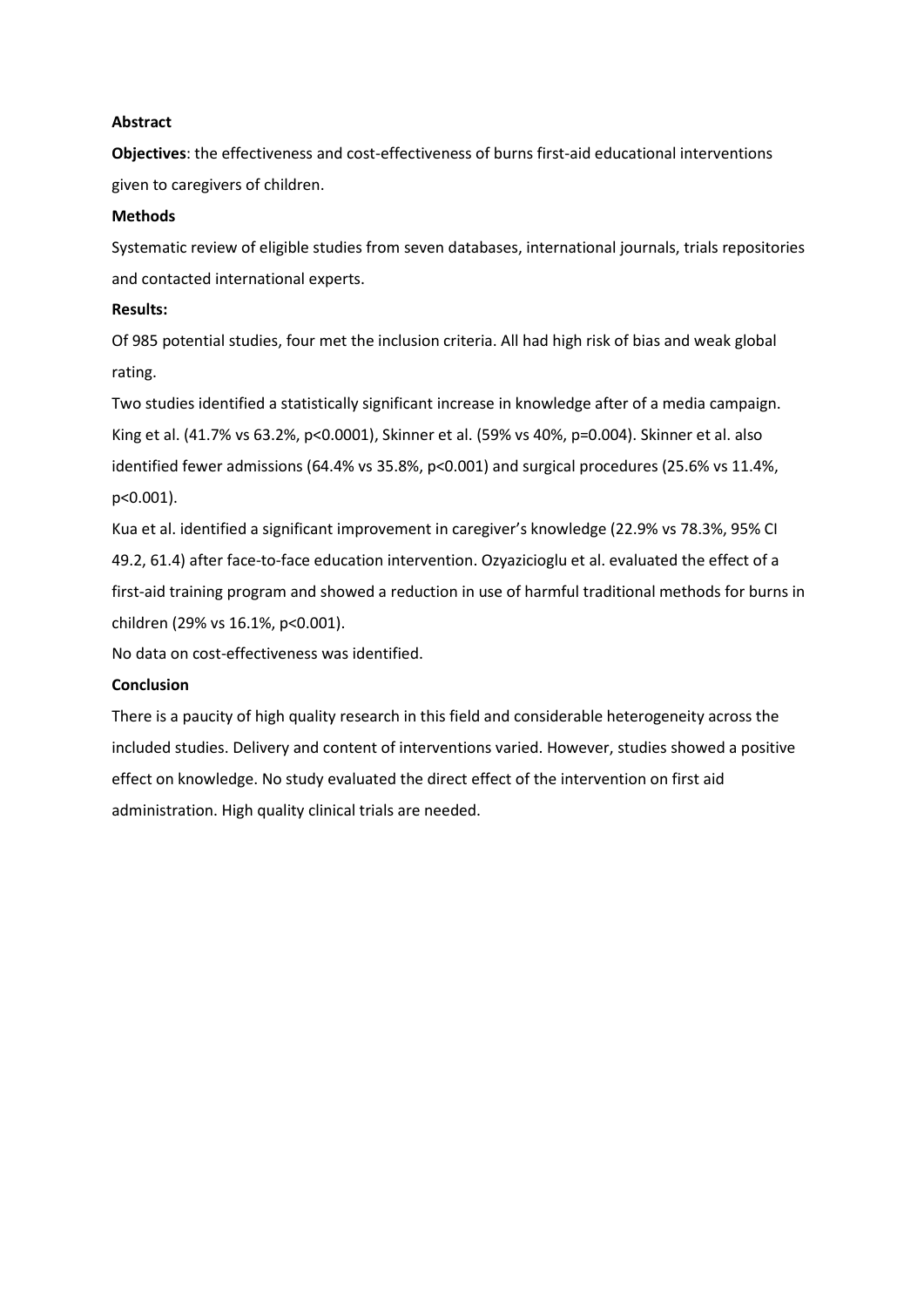#### **1. Introduction**

Burns are a global public health problem. Children and young people are particularly susceptible to burn injury [1], especially infants and pre-school age children [2, 3, 4]. Infant and childhood physical and cognitive development means that they rely heavily on caregivers to ensure their safety. This reliance is important as actions and behaviours of the caregiver can impact on the prevention of burn injuries, and the appropriate early first aid of those injuries that do occur. Education of the caregiving population is crucial in the fight against and early management of paediatric burns [5].

Immediate management of the burn injury includes administering correct burns first aid. The aim of which is to stop the burning process, cool the burn, provide pain relief, and cover the burn to reduce the risk of infection [6]. Efficient and appropriate first aid administered within three hours of the injurious event can reduce burn severity, improve the clinical outcome, reduce pain, long-term morbidity [7, 8], decrease healthcare costs [9], and provide a strong protective effect for long-term burn-related physical impairments in later life [10]. For these reasons, it is essential that appropriate burns first aid health education is given to the caregiver based on simple, reliable and evidencebased information [11]. In recent years, epidemiological studies have highlighted that awareness, knowledge and practice of burns first aid is low amongst caregivers worldwide [12-15]. As a result, there is often an inadequate mechanism and duration of cooling [16-18], or the application of natural plant therapies, oils, honey, eggs or butter directly to the wound [19]. Many of these traditional and home remedies are self-perpetuating and generational unless interventional education is provided [19].

Confusion over appropriate first aid may be influenced by the varied recommendations and guidelines advocated by different organisations, various media [20, 21] and incorrect advice provided by family and friends. The volume of information available on burns first aid is extensive and easily accessible, however its quality, accuracy and completeness can be questioned [20, 21].

The culmination of such research suggests a need for educational programs to address these issues. However, a research gap exists in ascertaining the most effective method of intervention delivery. The following systematic review aims to identify published evidence to evaluate the effectiveness and cost-effectiveness of different methods for delivering burns first aid education interventions to caregivers of children across all settings.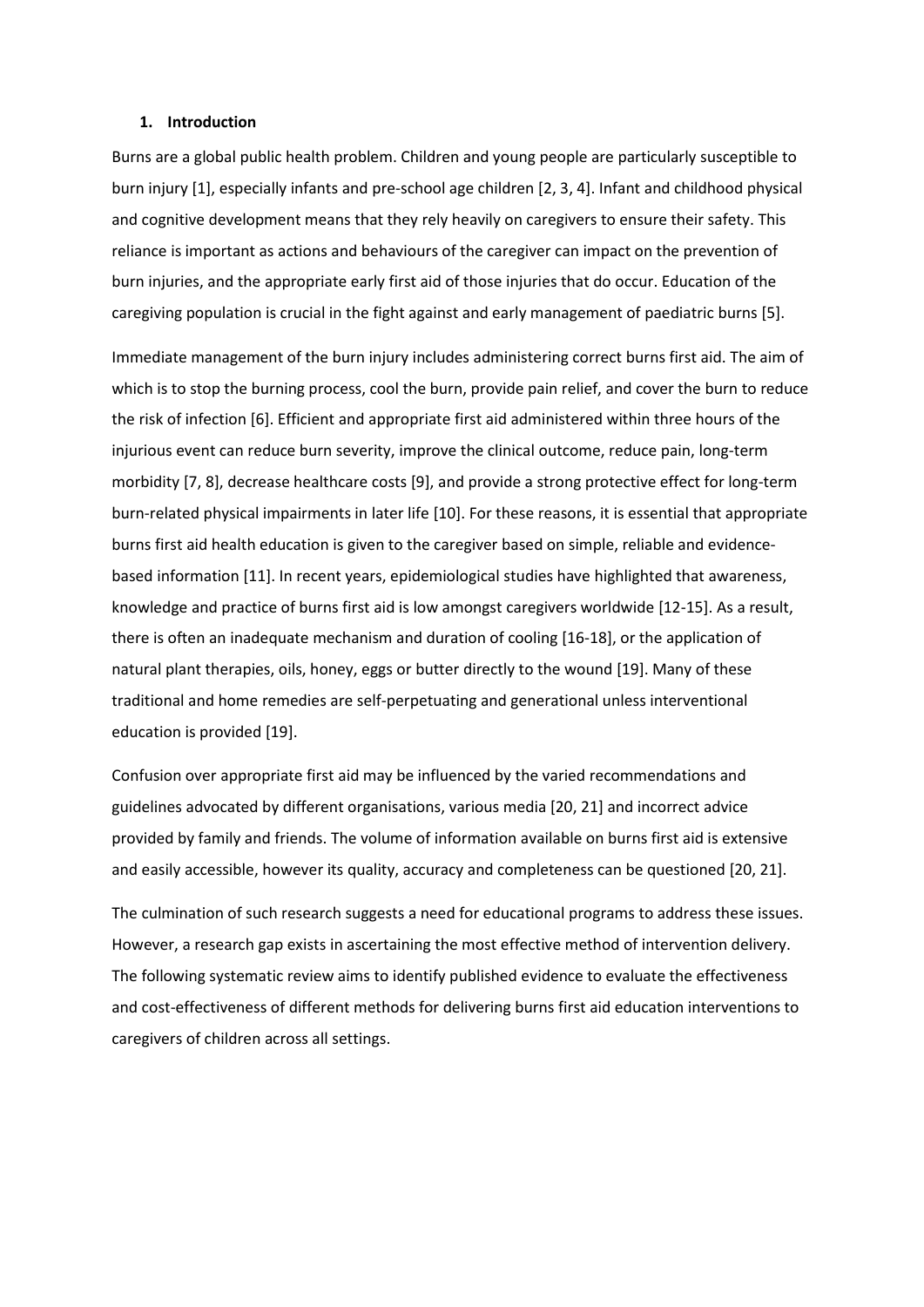#### **2. Methods**

We searched seven databases including Cochrane Library, MEDLINE, EMBASE, CINAHL, Web of Science, AMED, and ERIC for studies published in any language from inception to 31 July 2016 using both subject headings and key words. We searched three major clinical trials repositories (Clinicaltrials.gov (NIH web); Current controlled trials (www.controlled-trials.com); Australian and New Zealand Clinical Trials Registry (http://www.anzctr.org.au), and key journals including Burns, Journal of Burn Care and Research, Paediatrics, Health Education, and Injury Prevention. In addition, we reviewed the reference lists of relevant studies and contacted international panel of experts in this field of research for additional papers.

#### **2.1.Study design and outcomes**

Interventions of interest were any experimental studies that assessed burns first aid training or education interventions delivered to caregivers (i.e. parents, grandparents, relatives, guardians etc.) of children aged up to 18 years old by trained personnel (i.e. health visitor, community nurse, educator, mass media, other health professional etc.) in different settings. Given the likelihood that we would find only a limited number of RCTs, we searched for non-randomized controlled trials, controlled or uncontrolled before and after studies, interrupted time series, historically controlled studies, cohort, case-control, cross-sectional, and case-series.

Primary outcome measures were caregivers' knowledge about burns first aid, children's Accident and Emergency (A&E) or hospital admissions, morbidity and mortality from burns. Secondary outcomes included Quality of Life (QoL) of children and family members and cost-effectiveness measures. We excluded reviews, systematic reviews, discussion papers, non-research letters, and editorials.

#### **2.2 Study selection**

Study titles were independently checked by two reviewers (UN, SM) according to the above selection criteria. Any discrepancies were resolved through discussion and, if necessary, a third reviewer (HQS) was consulted. Full text copies of potentially relevant studies were obtained and their eligibility for inclusion independently assessed. Studies that did not fulfil all of the inclusion criteria were excluded.

## **2.3 Data extraction, analysis and synthesis**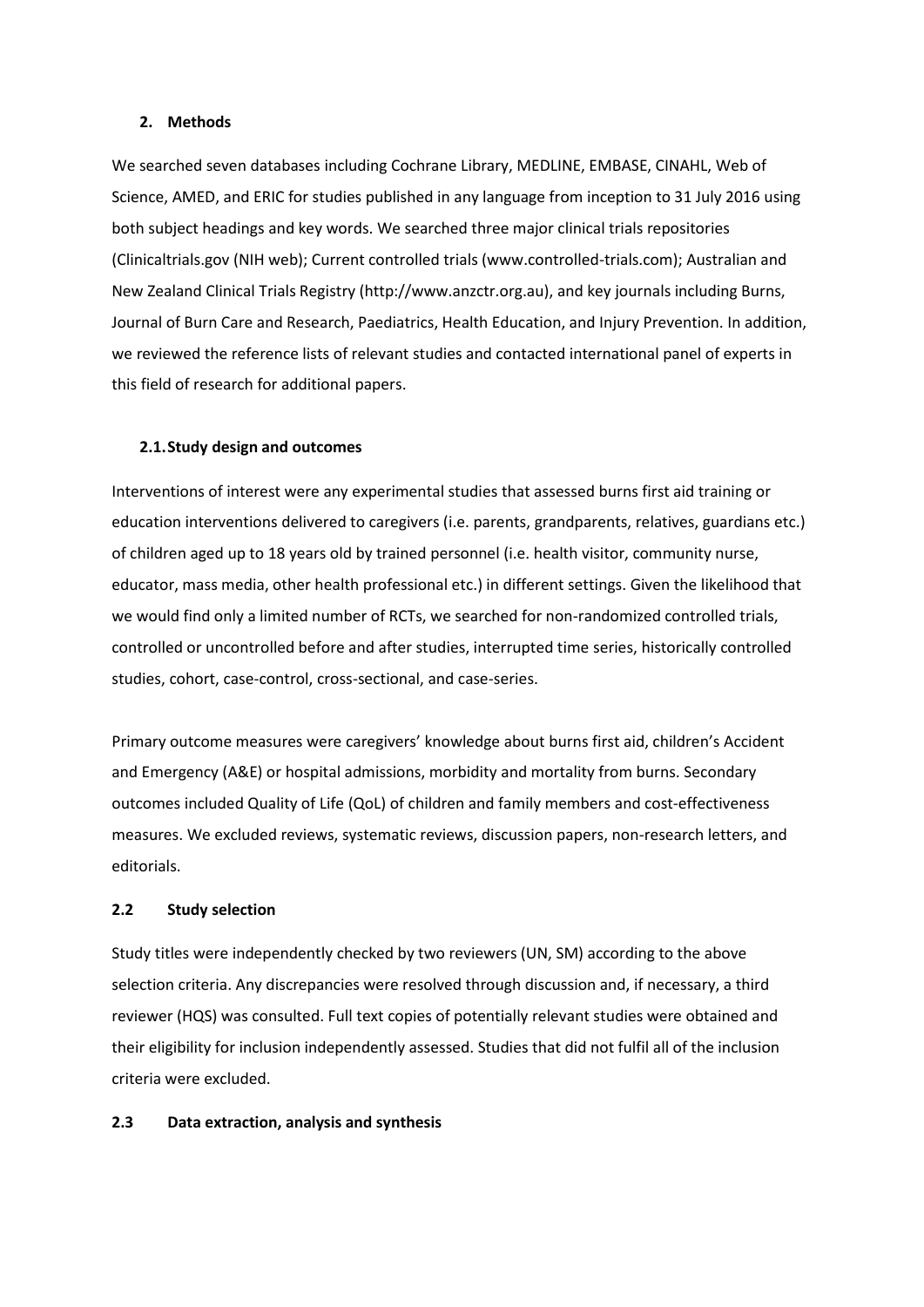Data were independently extracted onto a customized data extraction sheet by two reviewers (UN, SM), and any discrepancies were resolved by discussion or, if agreement was not reached, the third reviewer (HQS) arbitrated.

## **2.4. Registration and reporting**

The systematic review protocol has been registered with the International Prospective Register of Systematic Reviews (PROSPERO) (CRD42016046376): http://www.crd.york.ac.uk/prospero/.

#### **2.5. Quality assessment**

We assessed the quality of each study following the Effective Public Health Practice Project (EPHPP) [22]. We focused on the following domains to assess the quality of included studies: selection bias; study design; confounders; blinding; data collection method; withdrawals and dropouts; and final global rating. Each component-specific parameter (i.e. suitability of the study design for the research question; risk of selection bias; exposure measurement; outcome assessment; and generalizability of findings) was given a judgement: "strong"; "moderate"; and "weak". At the end of critical appraisal, we also provided the overall grading for each study.

## **3. Results**

## **3.1.Study selection**

The searches yielded 985 potentially eligible studies, from which three studies met the inclusion criteria (see PRISMA diagram, Figure 1). One further study was found from hand searches of journals [23]. Searching the references cited by the identified studies, three major clinical trials repositories and contacting international experts in this field of research for on-going or un-published work did not reveal any further studies.

#### **3.2.Characteristics of the included studies**

Detailed characteristics of the included studies are provided in Table 1. There were two cohort [24, 25], one prospective intervention study [26] and one impact evaluation study [23]. The studies were undertaken in Australia (n=1), Singapore (n=1), Turkey (n=1), and New Zealand (n=1). They were conducted in different settings; in the participant's home via a telephone interview [23], in a paediatric emergency department [24], in a regional burns centre [26] and in one study the location was not documented [25] (see Table 1).

The following health promotion methods to promote burns first aid knowledge to caregivers of children were employed: multimedia campaign [23, 26], pictorial guide [24], and face-to-face first aid training at local schools [25].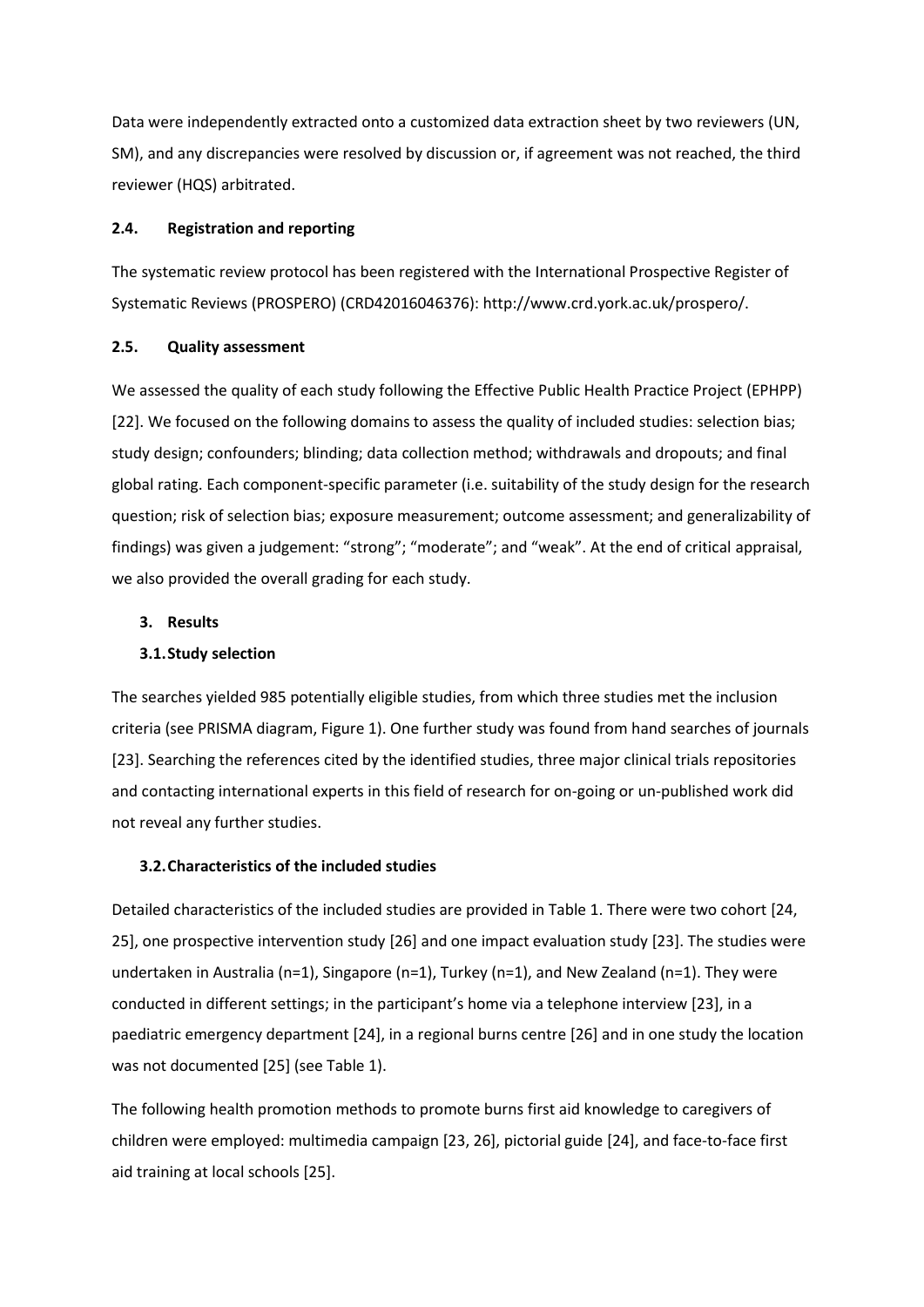#### **3.3.Quality assessment of studies**

Whilst the case retention was strong across studies and the selection bias was moderate, the other quality standards assessed were weak. Overall, therefore the quality of included studies were judged as being low and the global rating of all included studies was weak (see Table 2).

#### **3.4.Description of studies**

King et al. 1999 conducted an impact evaluation study based on "First Aid for Scalds" campaign in Sydney, Australia. The intervention was a multi-media campaign, including advertisements on ethnic minority radio and newspapers in Sydney's Chinese, Vietnamese, and Arabic speaking communities. As well as advice on duration of cooling under running water (30 minutes), the intervention gave instructions on not using some traditional methods. The leaflets were distributed in Chinese, English and Vietnamese, radio advertisements were on Vietnamese, Cantonese and Arabic language channels. The research team chose a random sample of the population from these minority ethnic groups and population-based telephone interviews were carried out in each language before and after the media campaign. Results of the study demonstrated improved knowledge in members of this diverse population. The knowledge improvement was more prominent in the Vietnamese group, compared with Chinese and Arabic groups (Arabic before 20.9%, after 26.0%, p>0.05; Chinese before 4.2%, after 29.9%, p<0.01; Vietnamese before 4.4%, after 63.0%, p<0.001). Overall, there was statistically significant improvement in those who reported correct knowledge of first aid for scalds in pre and post intervention groups (41.7% to 63.2%, p<0.0001) (see Table 1). There was an association between the participants' recall of the media campaign and an increase in correct first aid knowledge. The study concluded that "First Aid for Scalds" campaign for burns in children in linguistically diverse communities was valuable.

A recently conducted cohort study from Singapore was based on a pilot survey of caregivers at the children's emergency department of Kandang Kerbau (KK) Women's and Children's Hospital. The aim was to assess knowledge of burns first aid among caregivers of children and the effectiveness of short educational intervention for paediatric burns. The educational intervention in the form of a simple pictorial guide (an educational poster) was based on the European First Aid Guidelines. It consisted of the four main messages of burns first aid treatment (remove clothing, run water for 20 minutes, call for help, dress with clean cloth) and three steps of what not to do (do not use butter, toothpaste etc., do not apply ice, do not burst blister). The pre-intervention questionnaire included 20 items with six scenarios. The first three scenarios regarded the immediate management of a scald, contact and flame burn, with the remainder discussing duration of application of cold water, management of a blistered burn and the time period in which first aid is effective. The post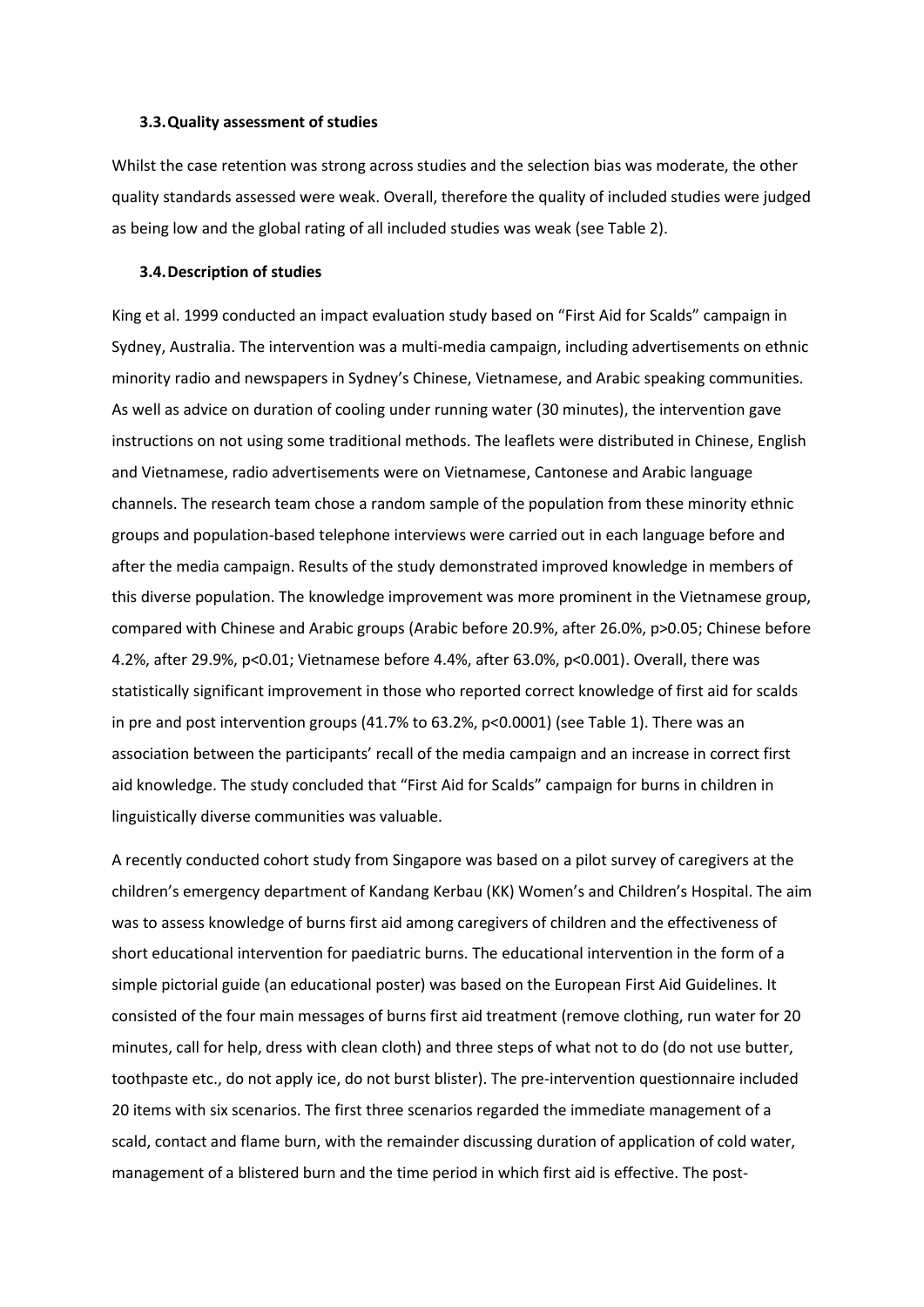intervention evaluation included immediate assessment of post education materials with four new scenarios.

There was a high response rate (99%). Caregivers' correct responses were associated with a previous healthcare training or experience in forms of a training first aid course. The authors reported statistically significant increase in knowledge amongst caregivers immediately after the educational intervention (22.9% vs 78.3%, 95% CI, p<0.0001) (see Table 2).

Ozyazicioglu et al. conducted a cohort study based on a one-group before and after study and investigated the effect of classroom training programs on mothers' knowledge in certain emergencies, including burns in children. Traditional first aid approaches used by mothers for their children included the application of tomato paste, toothpaste, garlic, oil, yogurt, milk, raw eggs, honey, different herbs, salt, cream, washing with soap etc.

The research team delivered an educational intervention lasting 60-minutes covering treatment of burns, lacerations, fractures and poisoning. The focus was on dispelling old remedies as well as promoting current best practice. The intervention was predominantly lecture based and delivered to small groups numbering between 25-30. A total of 2060 mothers in central Kars participated in the intervention with 1754 (85%) undertaking the six month post-intervention survey. The results revealed a reduction in self-reported use of various harmful traditional first-aid approaches in emergencies (29% vs 16.1%, p<0.001).

Skinner et al. conducted a prospective intervention study that evaluated the effectiveness of a multimedia public health campaign on adequacy of first aid treatment for children with burns. The educational intervention, submersion in water or running cool water for 10 minutes, consisted of an extensive multi-media campaign, which included advertisements on television and radio, billboards, articles in local newspapers and magazines on primary prevention and first aid treatment for burns in children. They were also translated into Maori and some Pacific Island language.

Post intervention interviews with caregivers of children demonstrated an improved knowledge of first aid treatment for burn injuries (59% vs 40%, p=0.004). In addition, there were fewer inpatient admissions (64.4% vs 35.8%, p<0.001) and surgical procedures (25.6% vs 11.4%), p<0.001) with greatest reduction observed for children aged up to 10 years old. The research team concluded that, multimedia public awareness campaign reduced hospitalisations of burns patients including children (see Table 2).

#### **3.5.Health economic analysis**

None of the studies reported data on cost-effectiveness.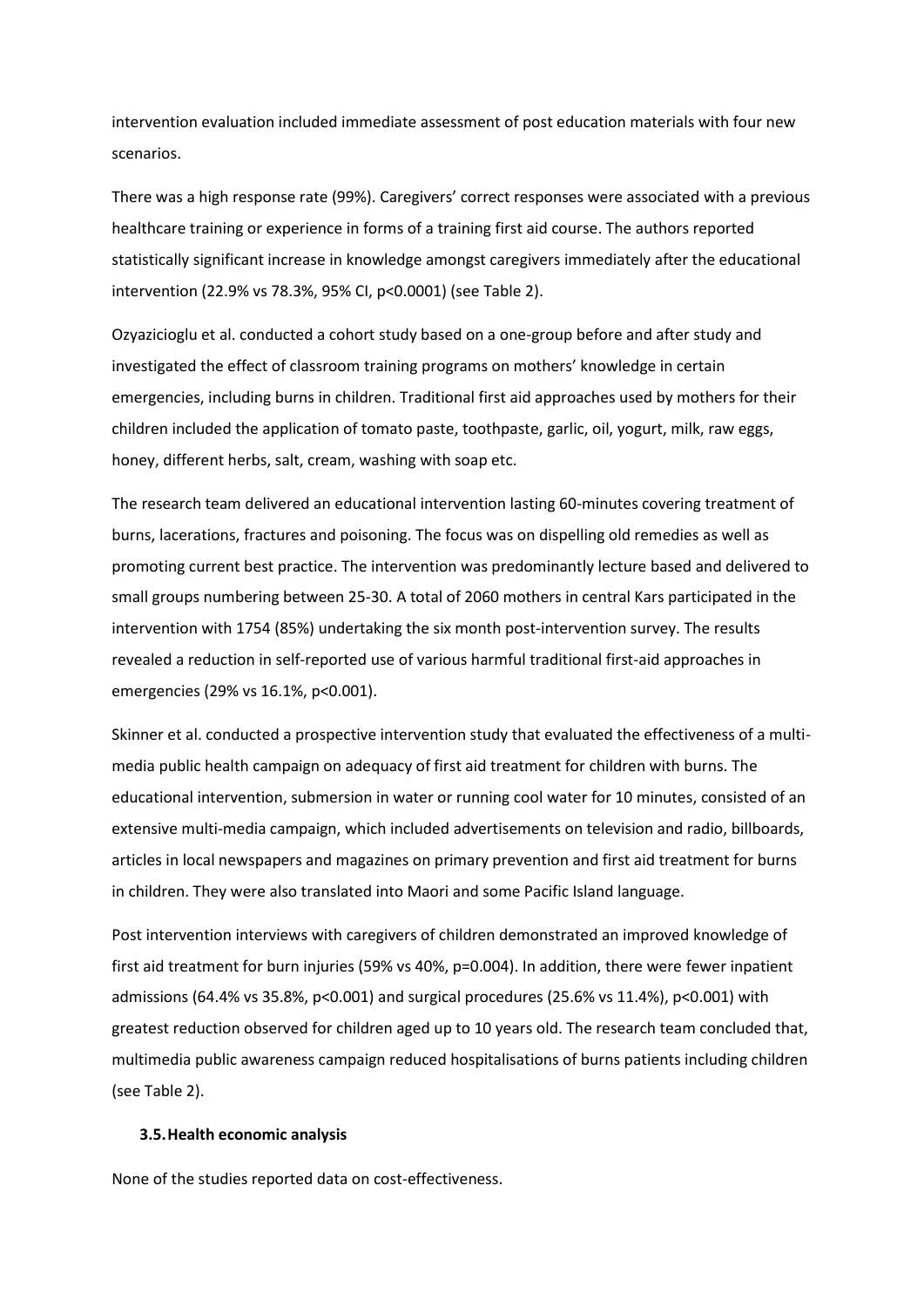#### **3.6.Quality of Life Measures**

None of the studies reported data on Quality of life of sufferers and their family members

#### **Discussion**

We identified only four studies in this field of research. Overall, the body of evidence from these studies was considered weak, but did show significant short-term improvements in first aid knowledge post educational interventions. Included studies applied different techniques for delivering the intervention, taught different first aid methods and evaluated different outcomes. Study populations were generally small and represented high-risk groups in the community or clinical setting. The weak evidence demonstrates some value of first aid education campaigns for caregivers of children in diverse communities.

Current first aid standards as recommended by the British Burns Association [11] are to cool the burn under cold running water for 20 minutes, remove clothing and jewellery, call emergency services or doctor for advice and cover the burn with cling film or a sterile, non-fluffy dressing or cloth and ensure the patient is kept warm [11]. These studies proffered different methods with different cooling time scales [23, 24, 26]. Two studies included advice to discourage the use of inappropriate potentially harmful remedies [24, 25]. Several studies have reviewed the first aid advice given and shown that it varies considerably across agencies [20, 21], yet there is an evidence base as to the optimal temperature and time required to cool a burn [27-30]. There is a need to establish and promote standardised evidence based first aid techniques.

Outcome measures were largely short term and relied predominantly on improved knowledge [23, 24, 26] or self-reported burns first aid practice [25, 26]. Studies identified a disparity in effect according to educational background [24] and ethnicity [23, 26]. Kua et al. identified that pre intervention scores were better in those with previous healthcare training i.e. first aid. While this is to be expected, the researchers were able to offer an insight into knowledge retention post healthcare training, identifying those who had received training in the last five years scored better than those who had received any training longer than five years ago. The study also identified that those with previous burns exposure or experience fared worse than their counterparts, postulating that they may have been involved in using inappropriate treatments and were sceptical about the information presented to them. This is despite the education poster having 'Do's and Don'ts of Burns'. For a more effective intervention in this group, a knowledge of current traditional local practice may have allowed the team to tailor their intervention better.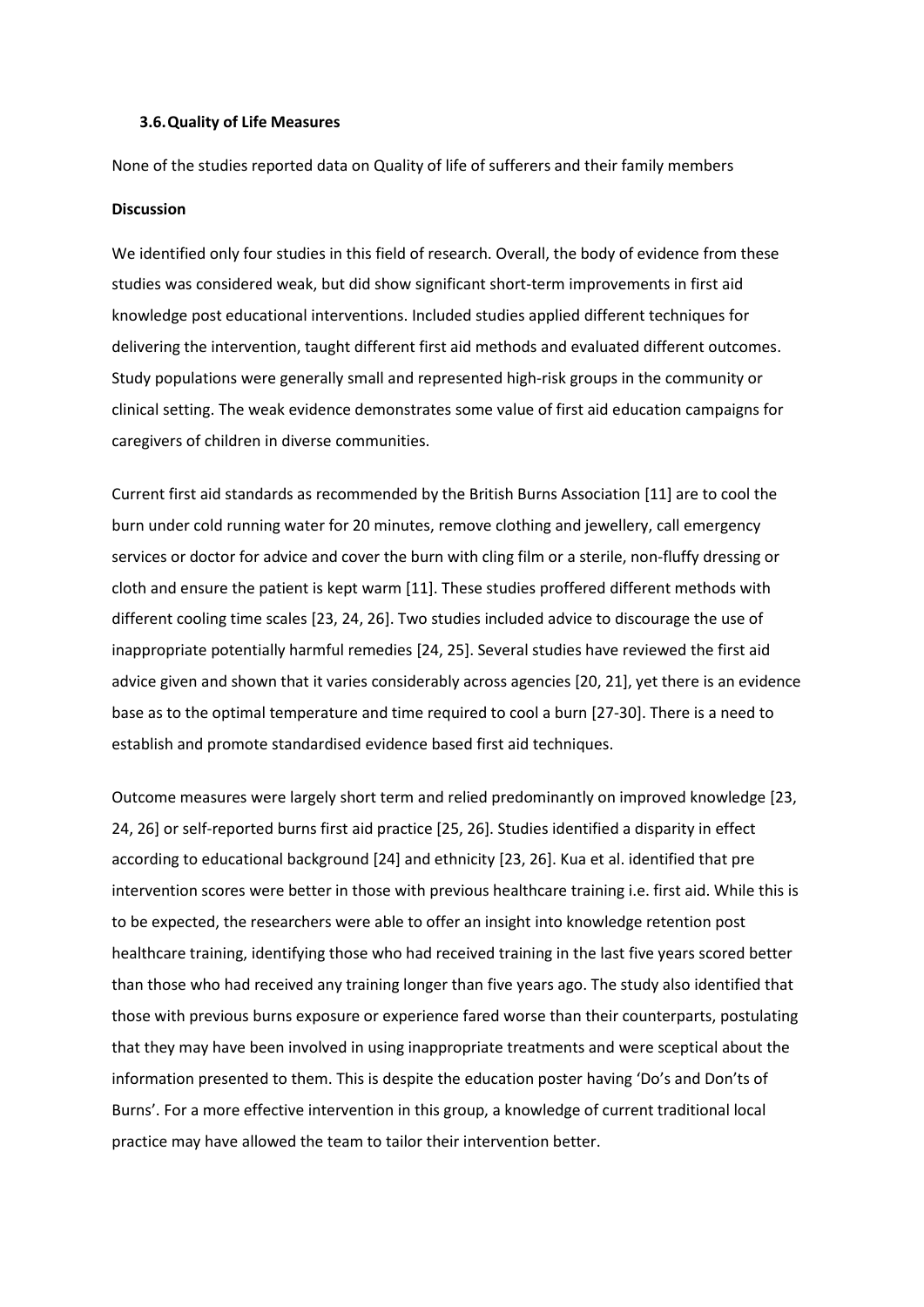Skinner et al. was the only study that demonstrated an improvement in burns first aid practice and not just knowledge. The study recorded reduced inpatient admissions and surgical intervention in a population derived from a regional burns unit. Whilst the latter may be related to improved burns first aid, there are many other variables that would influence these outcome measures. However, there is some promising data from adult research. Wood et al. noted a significant reduction in length of stay (18%, p=0.001), decrease in intensive care unit (ICU) admission (48%, p<0.001) and a decrease in grafting (13%, p=0.014) associated with the use of burns first aid in an adult population [31].

The lack of studies that recorded actual first aid measures used or long term outcomes give little information as to whether improvement in first aid knowledge actually changes practice or whether knowledge is sustained.

Two studies [23, 26] utilised a multi-media campaign. The participants were primarily from minority backgrounds with various first languages spoken. Both studies confirmed a greater beneficial effect in the minority populations. King et al. demonstrated the greatest benefit in the Vietnamese group and smallest benefit in the Arabic group, which the authors believe is attributed to integration of the Arabic group into Sydney's society. The Arabic speaking group parents were likely to have been more exposed to the English language and less likely to follow the Arabic language campaign. In turn, it resulted in smallest improvement in campaign recall and knowledge, as found in the English speaking population. Skinner et al. stated that radio and television has the greatest impact, although did not present any evidence to substantiate this conclusion. They further commented on the need for cycling or repeating this campaign with an awareness of the potential for tolerance.

We believe that this systematic review is the first and most robust evidence based investigation undertaken to date to support the use of first aid interventions for burns given to caregivers of children.

The included studies have a non-randomised study design with poor methodological quality, making it difficult to offer any definitive recommendations on the effectiveness and cost-effectiveness of first aid interventions for burns given to caregivers of children. With the exception of Ozyazicioglu et al. the three other non-randomised studies conducted to date have a relatively smaller sample size (between 165 and 272 surveys). All included studies omitted power calculations. This poor methodological quality makes it difficult to exclude possible confounders and effect modifiers.

The findings of these studies suggested that the interventions employed could result in some improvement of knowledge of caregivers of children with burns, and some reduction in hospital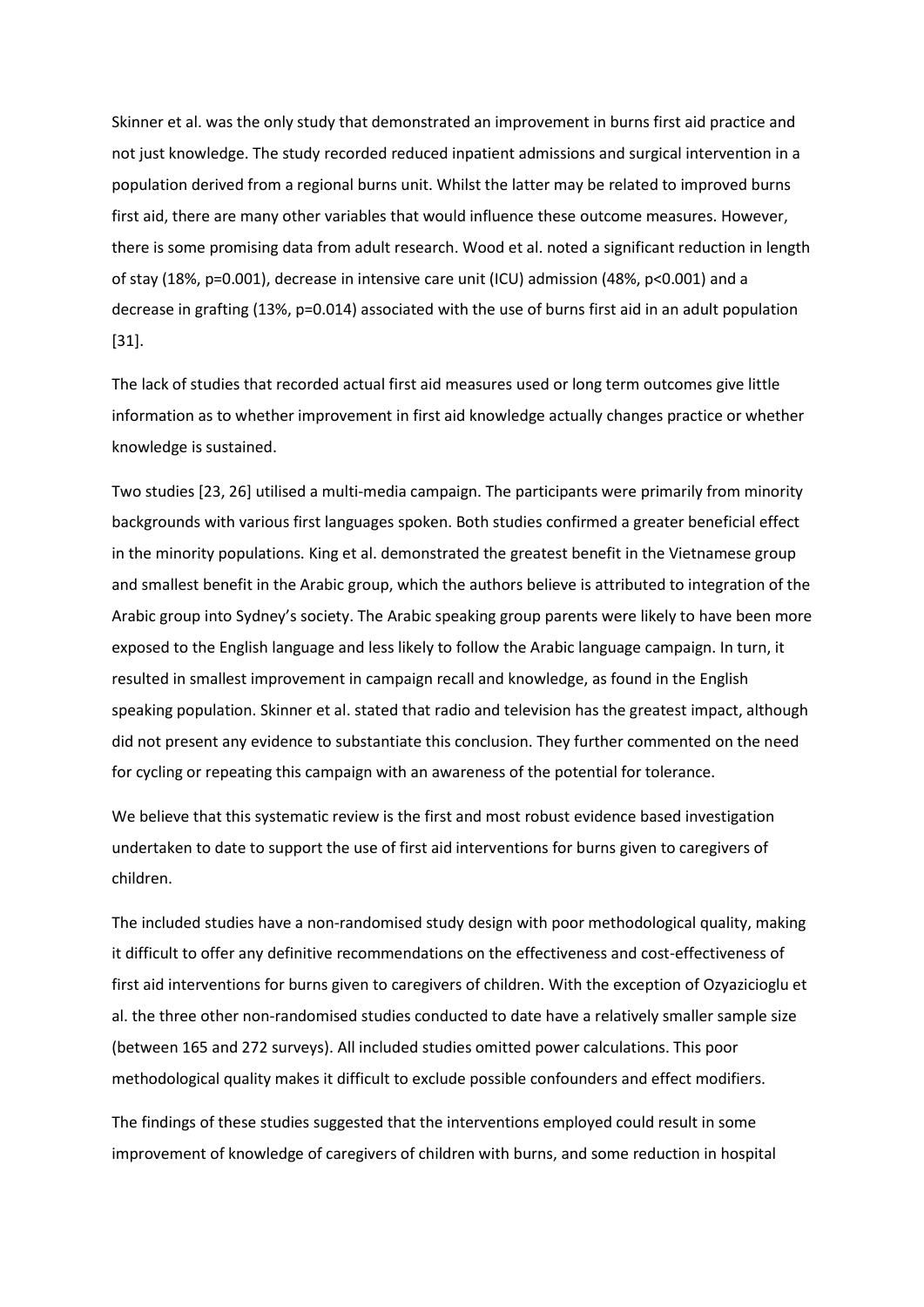admissions and surgical procedures. However, it was not possible to estimate the quality or strength of evidence from these educational interventions. It raises important questions about the effectiveness and cost-effectiveness of first aid interventions for burns to caregivers of children and generalisability of findings of this systematic review.

In the absence of RCTs there is no information as to whether these changes would have happened irrespective of the interventions. Although blinded randomised trials are considered the 'gold standard' for interventional studies, they are difficult to design in the face of mass media campaigns to large populations, nevertheless the benefits associated with a well-designed real life study should not be dismissed. The findings of this review would recommend a prospective cluster RCT over a large, heterogeneous population of carers of young children. This would enhance the external validity of the findings, and allow assessment of the extent to which the intervention would do what it is intended to do in routine circumstances [32]. The study should be powered to ensure a statistically significant effect. First aid interventions should be evidence-based [11] and educational means of delivery carefully designed. Outcome measure should include a measure of first aid practice and studies include a health economic evaluation component.

#### **3.7.Strengths and limitations of the study**

The strengths of this systematic review are: it was conducted by an independent research team that employed rigorous methods. Comprehensive searches make it likely that all relevant studies were retrieved and included according to our inclusion criteria. The limitations of this review included small numbers of included non-randomised studies of poor quality, small study sample sizes, heterogeneity of study design, interventions, educational delivery methods, inconsistent and differing outcome measures and an inability to conduct meta-analysis due to the heterogeneity of the included studies.

## **4. Conclusion**

Although there is a paucity of evidence in this area, the findings support a positive role of educational intervention for burns first aid. However, there is insufficient data to judge the quality or strength of evidence to support the effectiveness of interventions in practice. Burns first aid interventions were vaguely specified and described, included studies were small and of poor methodological quality making it difficult to offer any definitive recommendations.

Future research should focus on robustly testing the long-term effectiveness of any parent targeted first aid education interventions via randomised controlled trial, alongside a health economic assessment. Intervention content should be based on current national guidelines, and aim to dispel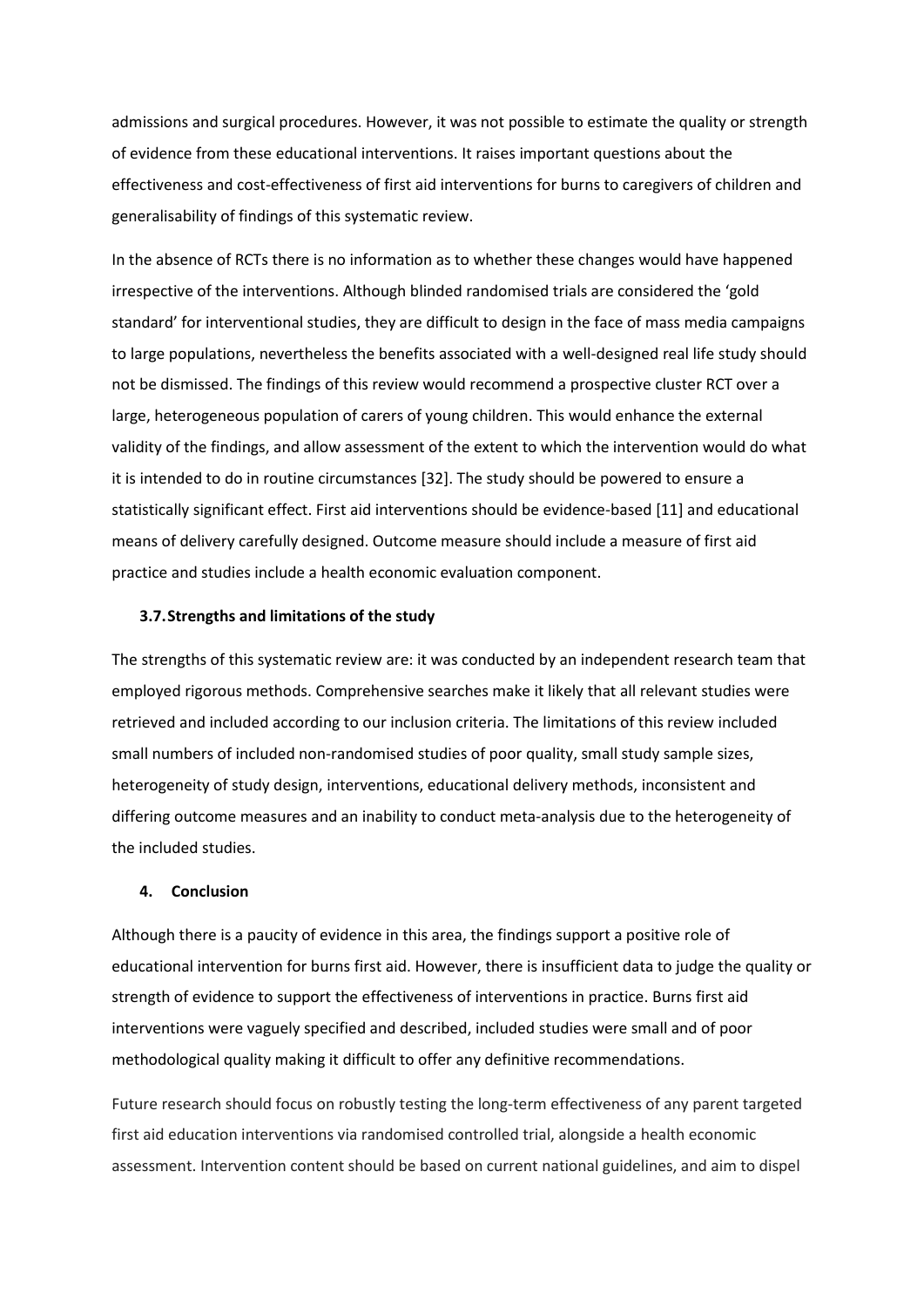myths as well as giving clear instructions for correct first aid. Delivery could be face-to-face education, a multi-media campaign or both, although trial design should consider control group contamination if public media campaigns are employed. The primary outcome measure would be an increase in correctly administered first aid by parents, with intermediate outcomes of increased knowledge and confidence in conducting correct first aid. Secondary outcomes would include the severity of burn injuries (i.e. depth, size), need for referral to specialised burns services, admission data including length of stay, number of operations and long-term morbidity. These measures would allow clinical assessment of the impact of the intervention.

**Acknowledgements:** We wish to thank all international experts in this field of research that we contacted and the National Centre for Population Health and Wellbeing Research for funding the lead authors post and the Scar Free Foundation for funding SM and HQS as researchers within the Children's Burns Research Network.

**Competing interests:** The authors have no conflicts of interest.

**Contributorship:** Ulugbek Nurmatov (UN) and Alison Kemp (AK) conceived the idea for this review and together with Stephen Mullen (SM), Harriet Quinn-Scoggins (HQS), and Mala Mann (MM) formulated the review protocol. UN and MM conducted searches, UN and SM screened, extracted, tabulated and appraised data, UN, SM, and HQS drafted this manuscript, with all co-authors commented on the drafts of the manuscript.

**Funding:** This research did not receive any specific grant from funding agencies in the public, commercial, or not-for-profit sectors.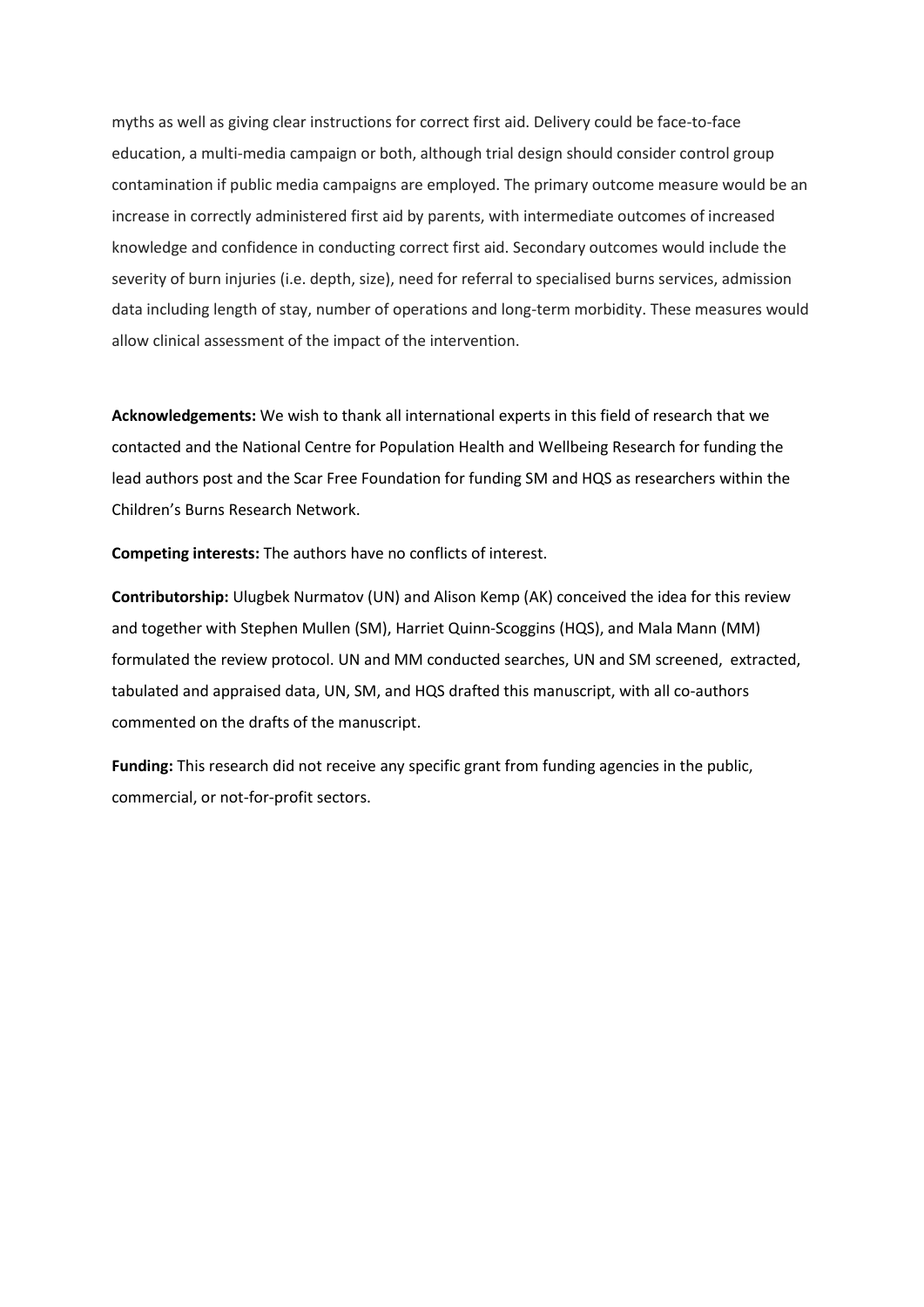## **Figure 1: PRISMA flow diagram**

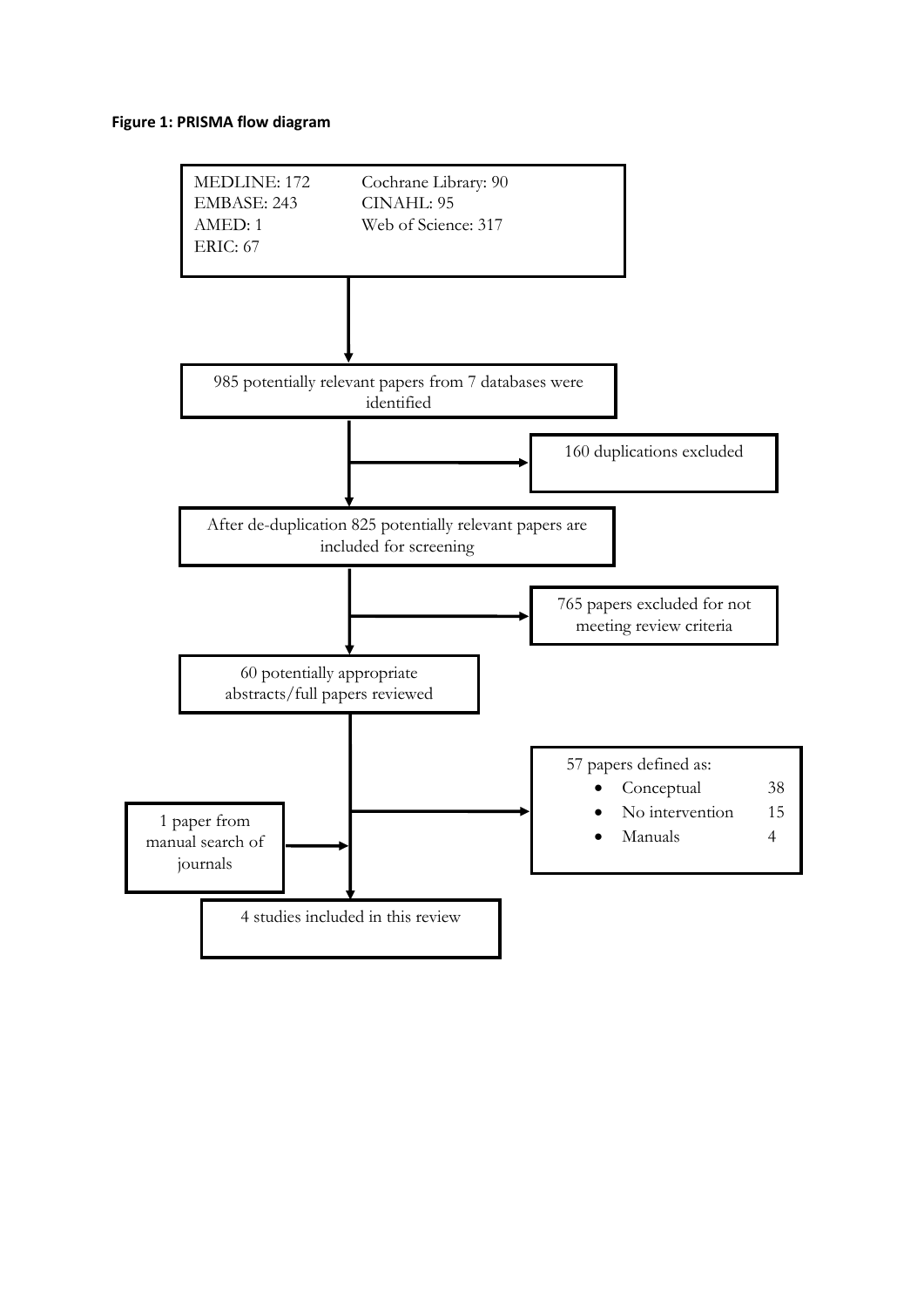# **Appendix 1**

# **Table 1. Detailed characteristics of included studies**

| Study                    | <b>Design</b>              | <b>Setting</b>                                                      | Population                                                                                                                                                                                                                                                                                                                                                                   | Aims                                                                                                                                                                                                                                                            | Intervention                                                                                                                                                                                                                                                   | <b>First aid</b>                                                       | <b>Results</b>                                                                                                                                                                                                                                                                                                                                                                     | <b>Lessons</b>                                                                                                                                         |  |  |
|--------------------------|----------------------------|---------------------------------------------------------------------|------------------------------------------------------------------------------------------------------------------------------------------------------------------------------------------------------------------------------------------------------------------------------------------------------------------------------------------------------------------------------|-----------------------------------------------------------------------------------------------------------------------------------------------------------------------------------------------------------------------------------------------------------------|----------------------------------------------------------------------------------------------------------------------------------------------------------------------------------------------------------------------------------------------------------------|------------------------------------------------------------------------|------------------------------------------------------------------------------------------------------------------------------------------------------------------------------------------------------------------------------------------------------------------------------------------------------------------------------------------------------------------------------------|--------------------------------------------------------------------------------------------------------------------------------------------------------|--|--|
|                          |                            |                                                                     |                                                                                                                                                                                                                                                                                                                                                                              |                                                                                                                                                                                                                                                                 |                                                                                                                                                                                                                                                                | standard                                                               |                                                                                                                                                                                                                                                                                                                                                                                    | learned                                                                                                                                                |  |  |
| King, Australia,<br>1999 | Impact evaluation<br>study | Media campaign in<br>capital city                                   | Campaign aimed<br>towards Chinese,<br>Vietnamese and<br>Arabic speaking<br>communities<br>leaving in Sydney.<br>Population<br>selected randomly<br>based on surname<br>from phone book.<br>Used surname as<br>a means to<br>identify ethnicity.<br>Participant had to<br>care for a child<br>under 5 at least<br>one day a month.<br>Surveyed by<br>independent<br>personnel | Assess impact of<br>a media<br>campaign in<br>knowledge of first<br>aid for burns in 3<br>minority groups.<br>Pre-intervention<br>occurred 2 weeks<br>prior to<br>campaign. Phone<br>interview.<br>Positive if 2 out of<br>4 questions<br>answered<br>correctly | 4 week media<br>campaign in<br>multiple<br>languages. Radio<br>(up to 5<br>broadcasts per<br>week for 4 weeks)<br>and newspaper<br>(twice a week for 5<br>weeks).<br>Post intervention<br>phone interview 2-<br>3 weeks after<br>campaign                      | Run burn<br>under cool<br>running water<br>for 30 minutes              | 80.8% of calls<br>answered. 77%<br>not target<br>audience. Pre-<br>intervention 256.<br>Post intervention<br>301.<br>No statistical<br>difference<br>between pre and<br>post participants.<br>Statistically<br>significant<br>improvement in<br>those who<br>reported correct<br>knowledge of first<br>aid in pre and post<br>intervention<br>groups (41.7% to<br>63.2%, p<0.0001) | "First Aid for<br>Scalds" campaign<br>for linguistically<br>diverse<br>communities is<br>valuable in burns<br>prevention<br>initiatives in<br>children |  |  |
| Kua, Singapore,<br>2016  | Cohort                     | Paediatric<br>Emergency<br>Department-<br>tertiary trauma<br>centre | Convenience<br>sample of<br>caregivers.<br>Purposeful<br>selection to<br>recruit over<br>weekdays,<br>weekends<br>including<br>morning, evening<br>and night.<br>Those in need of<br>urgent medical                                                                                                                                                                          | 1. Assess<br>knowledge of<br>paediatric burns<br>first aid among<br>caregivers<br>2. Determine<br>effect of a short<br>educational<br>intervention on<br>knowledge<br>Trained<br>$moderator -$                                                                  | Pre-intervention<br>questionnaire: 20<br>items. 6 scenarios.<br>3 regarded the<br>management of a<br>scald, contact and<br>flame burn. The<br>remainder<br>discussed duration<br>of cold water,<br>management of a<br>blistered burn and<br>the time period in | Based on<br>European First<br>Aid guideline -<br>Resuscitation<br>2007 | 274 enrolled, 272<br>completed.<br>Pre-intervention<br>assessment.<br>Correct responses<br>associated with a<br>previous<br>healthcare<br>training such as a<br>first aid course<br>$(p<0.001)$ .<br>Statistically<br>significant                                                                                                                                                  | A short<br>educational<br>intervention is<br>able to improve<br>knowledge on<br>paediatric burns<br>first aid                                          |  |  |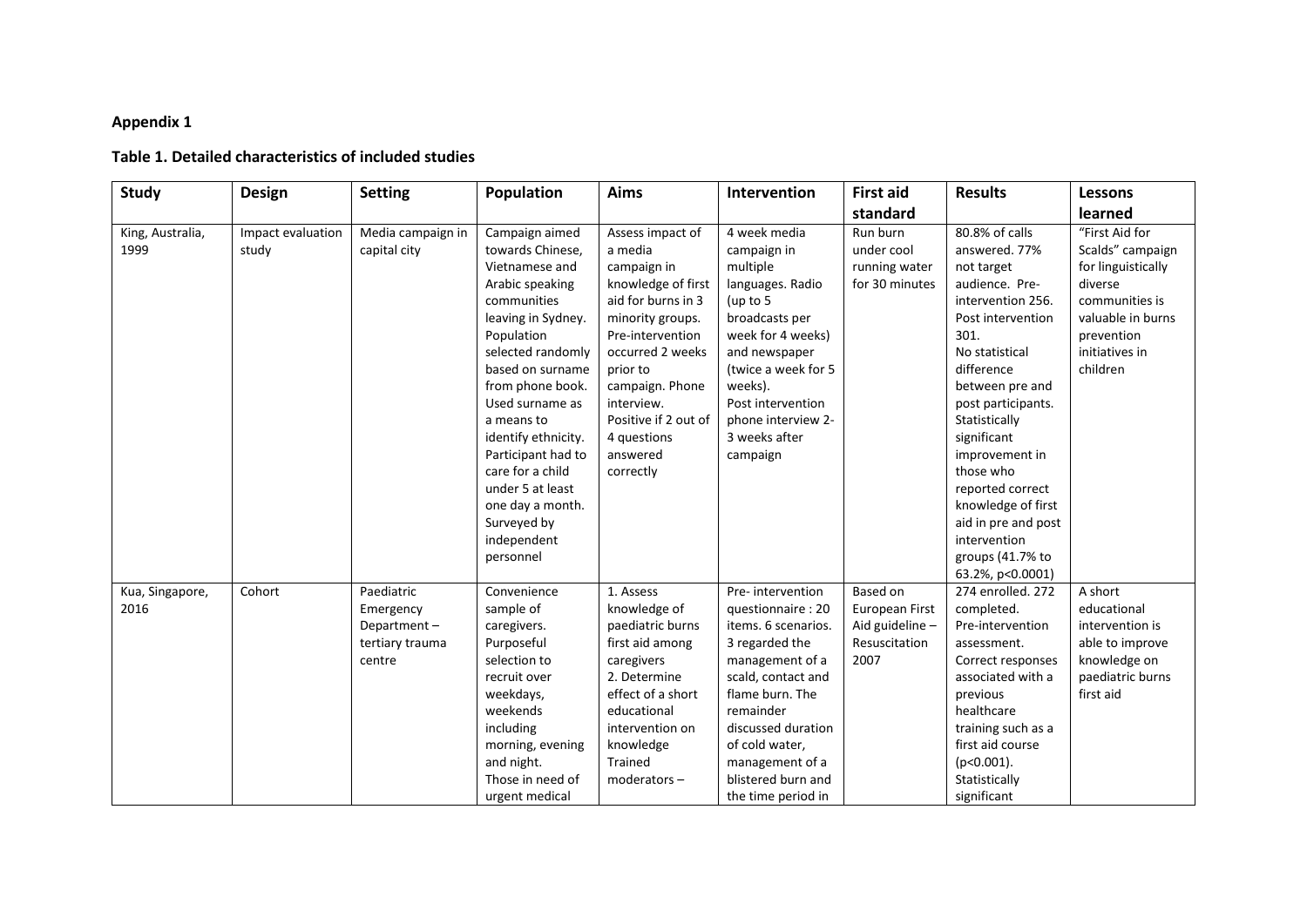|               |        |                    | assessment not      | students or         | which first aid is |                | increase in          |                   |
|---------------|--------|--------------------|---------------------|---------------------|--------------------|----------------|----------------------|-------------------|
|               |        |                    | included.           | medical staff       | effective.         |                | knowledge            |                   |
|               |        |                    | Sample size         |                     | Intervention:      |                | immediately post     |                   |
|               |        |                    | calculated at 250   |                     | Simple pictorial   |                | intervention (pre    |                   |
|               |        |                    |                     |                     | guide. 4 main      |                | 22.9%, post          |                   |
|               |        |                    |                     |                     | messages, 3 key    |                | 78.3%, 95% CI        |                   |
|               |        |                    |                     |                     | steps based on     |                | 49.2-61.4,           |                   |
|               |        |                    |                     |                     | European First Aid |                | p<0.0001)            |                   |
|               |        |                    |                     |                     | Guidelines.        |                | Post intervention    |                   |
|               |        |                    |                     |                     | Post-intervention: |                | score related to     |                   |
|               |        |                    |                     |                     | immediate          |                | educational level    |                   |
|               |        |                    |                     |                     | assessment post    |                | and pre-score.       |                   |
|               |        |                    |                     |                     | education. 4 new   |                | Sources of           |                   |
|               |        |                    |                     |                     | scenarios          |                | information $-$      |                   |
|               |        |                    |                     |                     |                    |                | school and           |                   |
|               |        |                    |                     |                     |                    |                | internet             |                   |
| Ozyazicioglu, | Cohort | Program offered in | All mothers of      | 1. Define first aid | Pre-intervention   | Questionnaire  | 2 060 enrolled       | Education         |
| Turkey        |        | neighbourhood      | infants living in   | practice in Kars    | survey:            | based on       | (although 2 600      | program able to   |
| 2011          |        | schools            | central area (Kars) | 2. Determine        | researchers        | relevant       | involved in          | reduce use of     |
|               |        |                    | invited to          | effect of a first   | designed and       | literature. No | training). Post-test | traditional       |
|               |        |                    | participate (2 786) | aid training        | piloted; consent   | further        | $-1754(85%)$         | methods for first |
|               |        |                    | 6-month period      | program for         | gained.            | information    | participants.        | aid in burns      |
|               |        |                    |                     | mothers             | Intervention: 60-  | given as to    | Results              |                   |
|               |        |                    |                     | The programme       | minute training    | what the       | demonstrated a       |                   |
|               |        |                    |                     | covered multiple    | programme          | standard was   | reduction in use of  |                   |
|               |        |                    |                     | aspects of first    | conducted by       |                | traditional          |                   |
|               |        |                    |                     | aid-burns,          | investigators.     |                | methods following    |                   |
|               |        |                    |                     | lacerations,        | Program between    |                | the education        |                   |
|               |        |                    |                     | fractures and       | 25-30 mothers in   |                | program (29% pre     |                   |
|               |        |                    |                     | poisoning           | each group.        |                | vs 16.1% post        |                   |
|               |        |                    |                     |                     | Lectures,          |                | $p<0.001$ )          |                   |
|               |        |                    |                     | Promoted use of     | presentation and   |                |                      |                   |
|               |        |                    |                     | appropriate first   | QA activities.     |                |                      |                   |
|               |        |                    |                     | aid and deterred    | Post-intervention  |                |                      |                   |
|               |        |                    |                     | potentially         | survey conducted   |                |                      |                   |
|               |        |                    |                     | harmful             | 6 months post      |                |                      |                   |
|               |        |                    |                     |                     |                    |                |                      |                   |
|               |        |                    |                     | traditional         | training           |                |                      |                   |
|               |        |                    |                     | methods             |                    |                |                      |                   |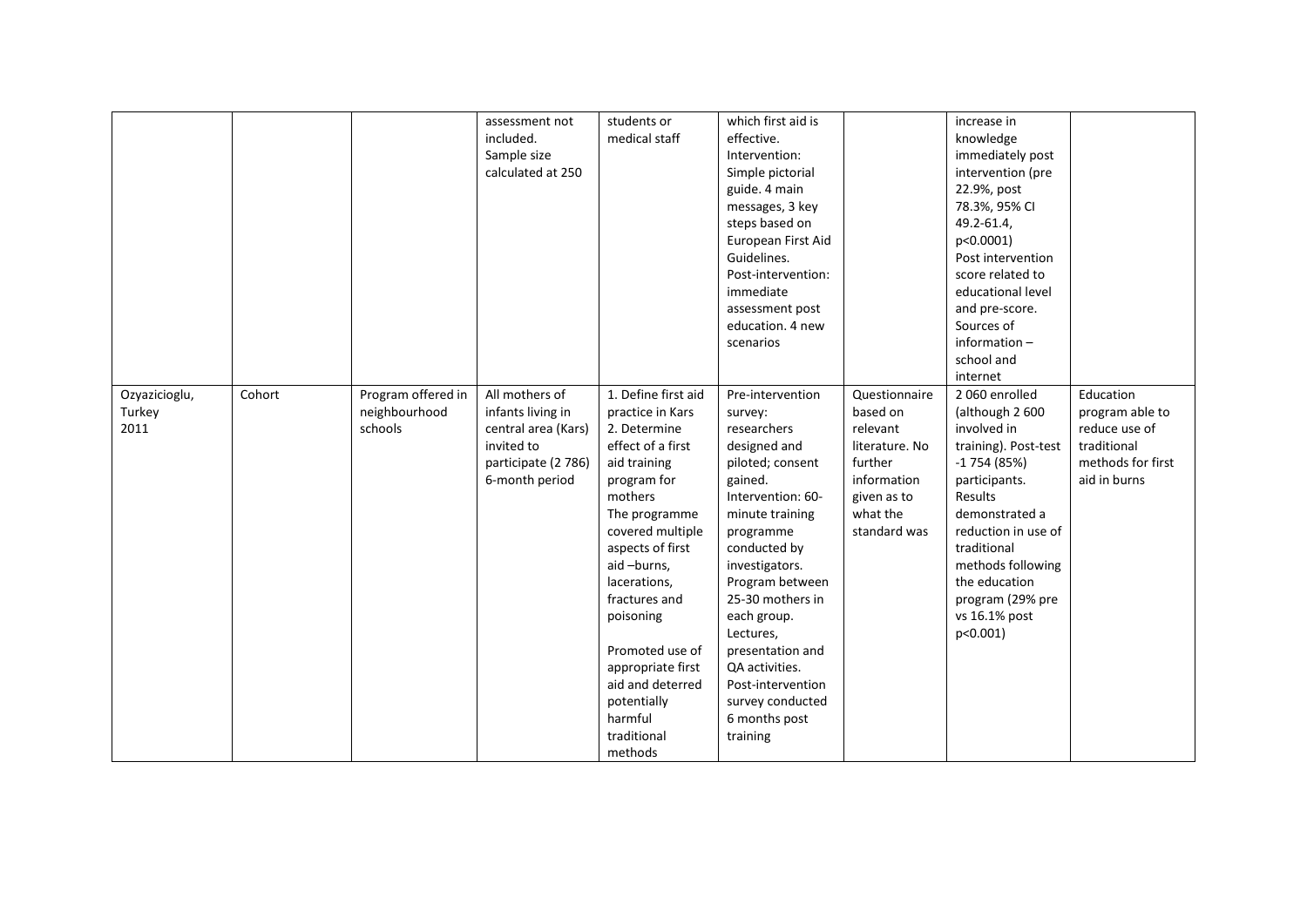| Skinner, New  | Prospective  | Regional burns | All patients with     | To assess the      | Pre-intervention:    | Running or    | Pre-intervention -   | Multi-media        |
|---------------|--------------|----------------|-----------------------|--------------------|----------------------|---------------|----------------------|--------------------|
| Zealand, 2004 | intervention | unit           | an acute burn         | effect of a multi- | patients or carers   | submersing in | 121 participants     | campaign for       |
|               | study        |                | injury treated at a   | media public       | interviewed in ED    | water for 10  | (out of 165). Post   | burns first aid    |
|               |              |                | regional burns        | education          | or as in-patient.    | minutes. (New | intervention 123     | improves           |
|               |              |                | centre over two 4-    | campaign.          | Intervention:        | Zealand       | (of a total of 153). | knowledge. This    |
|               |              |                | month intervals.      | To assess the      | extensive multi-     | standard at   | No significant       | was sustained      |
|               |              |                | <b>Excluded those</b> | beneficial effect  | media campaign       | time)         | difference           | over a 4-year      |
|               |              |                | who were unable       | for burns patients | (TV, radio, papers,  |               | between groups.      | period.            |
|               |              |                | to be interviewed     | of adequate        | billboards, popular  |               | Post campaign        | The campaign also  |
|               |              |                | (death or             | burns first aid    | magazines).          |               | 76% of               | may have impacts   |
|               |              |                | ventilation)          | treatment          | Translated into      |               | participants were    | on treatment       |
|               |              |                |                       |                    | Maori and other      |               | aware of             | required, although |
|               |              |                |                       |                    | Pacific Island       |               | intervention.        | this may be multi- |
|               |              |                |                       |                    | languages.           |               | Post campaign        | factorial.         |
|               |              |                |                       |                    | Included primary     |               | improved first aid   | Greatest benefit   |
|               |              |                |                       |                    | prevention and       |               | knowledge (59%       | was witnessed in   |
|               |              |                |                       |                    | first aid treatment. |               | vs 40%, p<0.001),    | minority group     |
|               |              |                |                       |                    | Post intervention:   |               | fewer inpatient      | and financially    |
|               |              |                |                       |                    | interview.           |               | admissions (64.4%    | disadvantaged      |
|               |              |                |                       |                    | Followed up for 6    |               | vs 35.8%,            |                    |
|               |              |                |                       |                    | months               |               | p<0.001) and         |                    |
|               |              |                |                       |                    |                      |               | fewer surgical       |                    |
|               |              |                |                       |                    |                      |               | procedures           |                    |
|               |              |                |                       |                    |                      |               | (25.6% vs 11.4%,     |                    |
|               |              |                |                       |                    |                      |               | $p<0.001$ ).         |                    |
|               |              |                |                       |                    |                      |               | Demographics of      |                    |
|               |              |                |                       |                    |                      |               | participants-only    |                    |
|               |              |                |                       |                    |                      |               | statistical          |                    |
|               |              |                |                       |                    |                      |               | difference noted     |                    |
|               |              |                |                       |                    |                      |               | in Moari and         |                    |
|               |              |                |                       |                    |                      |               | Pacific Island       |                    |
|               |              |                |                       |                    |                      |               | backgrounds          |                    |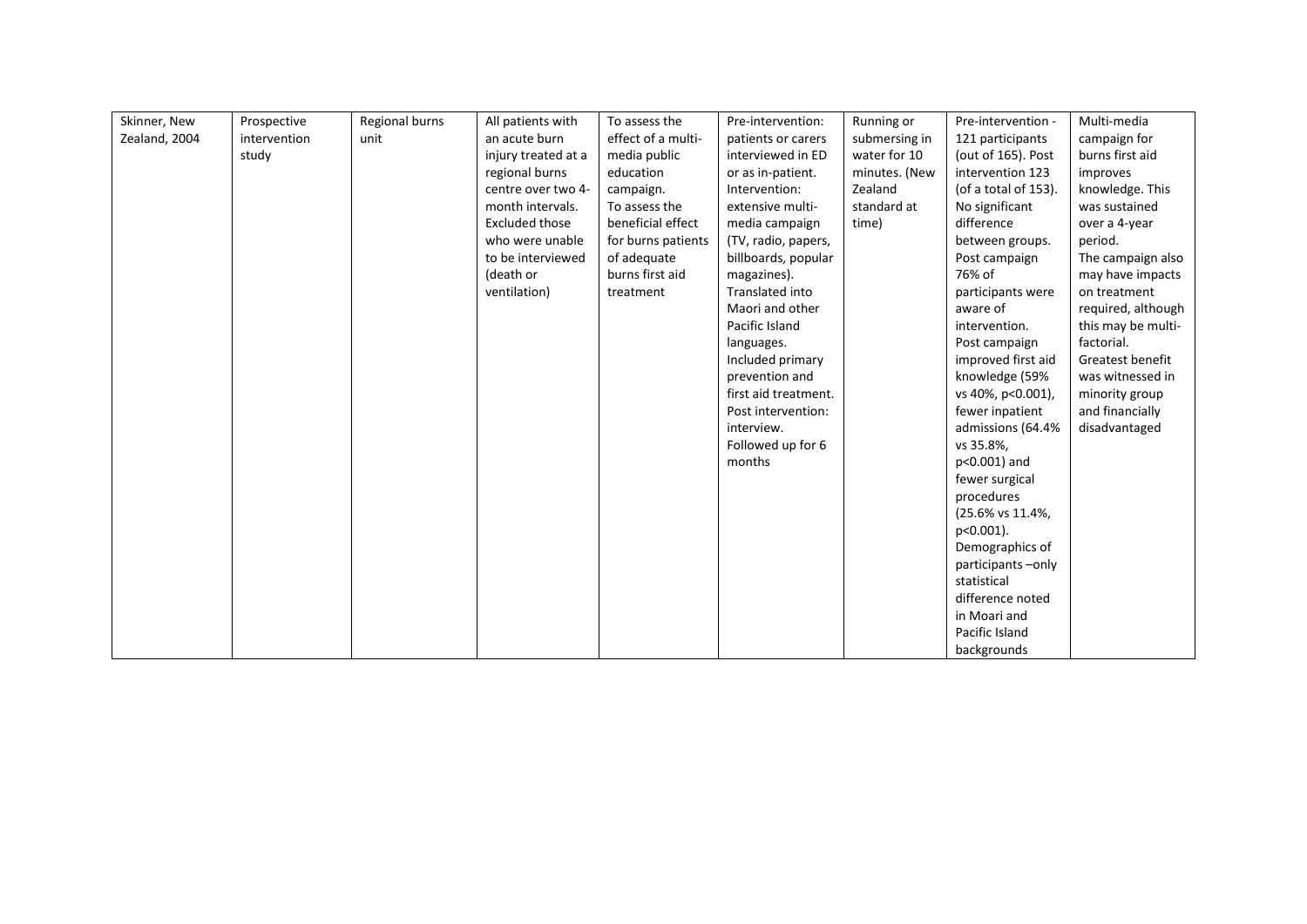| Study, year        | Design<br><b>Study Design</b><br><b>Confounders</b><br><b>Selection Bias</b> |   |              |   |   | <b>Blinding</b> |              |              | <b>Data Collection</b><br>Method |              |   | <b>Withdrawals and</b><br><b>Dropouts</b> |              |   | <b>Global Rating</b> |              |              |   |   |   |   |              |
|--------------------|------------------------------------------------------------------------------|---|--------------|---|---|-----------------|--------------|--------------|----------------------------------|--------------|---|-------------------------------------------|--------------|---|----------------------|--------------|--------------|---|---|---|---|--------------|
|                    |                                                                              | S | M            | W | S | M               | W            | S            | M                                | W            | S | M                                         | W            | S | M                    | W            | S            | М | W | S | M | W            |
| King, 1999         | Impact<br>evaluation<br>study                                                |   | $\checkmark$ |   |   |                 | $\checkmark$ |              |                                  | $\checkmark$ |   |                                           | $\checkmark$ |   |                      | $\checkmark$ | <b>NA</b>    |   |   |   |   | ✓            |
| Kua, 2016          | Cohort                                                                       |   | $\checkmark$ |   |   | $\checkmark$    |              | $\checkmark$ |                                  |              |   |                                           | $\checkmark$ |   |                      | $\checkmark$ | $\checkmark$ |   |   |   |   | $\checkmark$ |
| Ozyazicioglu, 2011 | Cohort                                                                       |   | $\checkmark$ |   |   | $\checkmark$    |              |              |                                  | $\checkmark$ |   |                                           | $\checkmark$ |   | $\checkmark$         |              | $\checkmark$ |   |   |   |   | $\checkmark$ |
| Skinner, 2004      | Prospective<br>intervention<br>study                                         |   | $\checkmark$ |   |   |                 | $\checkmark$ | $\checkmark$ |                                  |              |   |                                           | $\checkmark$ |   |                      | $\checkmark$ | $\checkmark$ |   |   |   |   | ✓            |

# **Table 2. Critical appraisal of included observational studies assessed by the Effective Public Health Practice Project (EPHPP)**

Abbreviations:

EPHPP the Effective Public Health Practice Project

S Strong

M Moderate

W Weak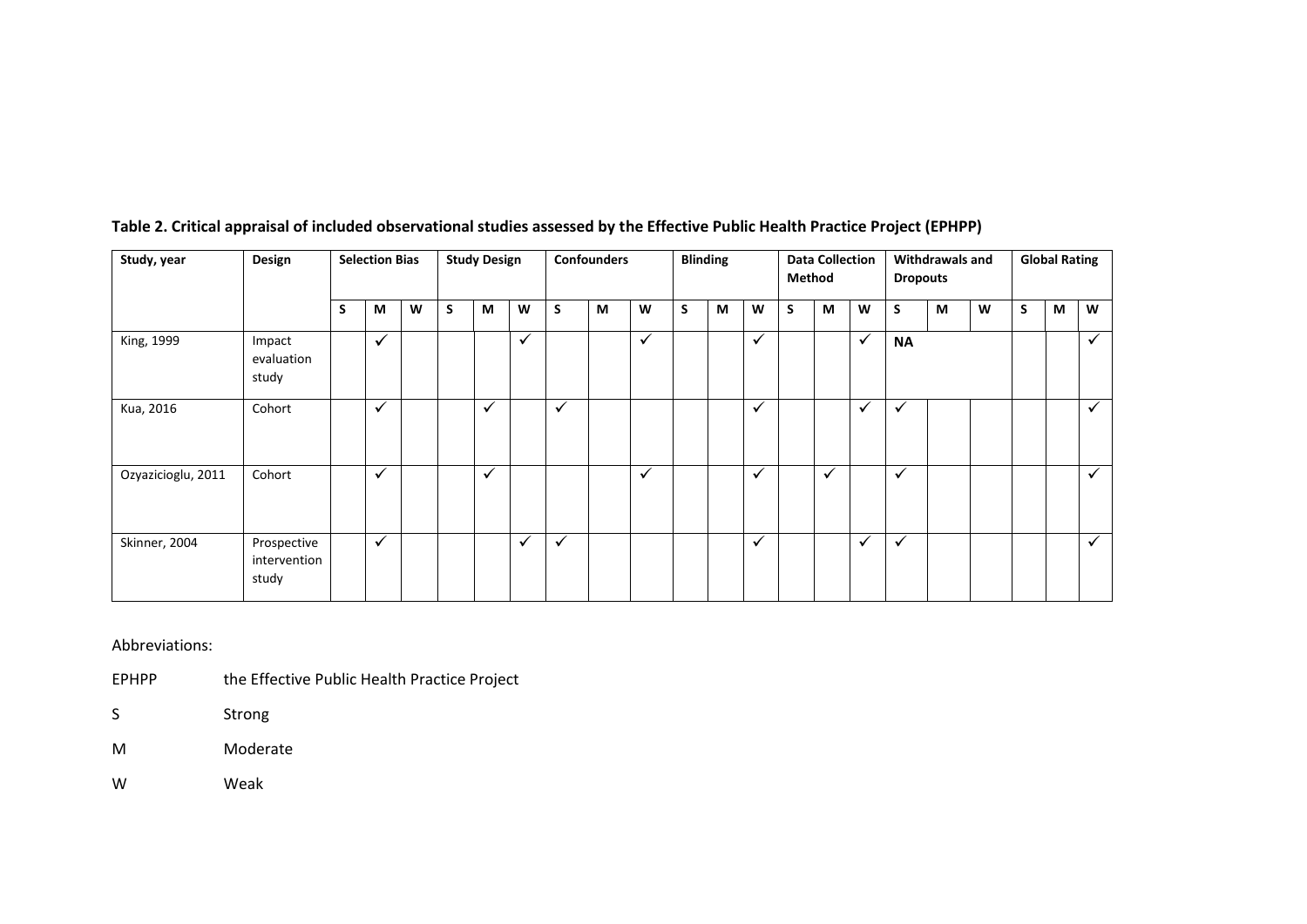NA Not applicable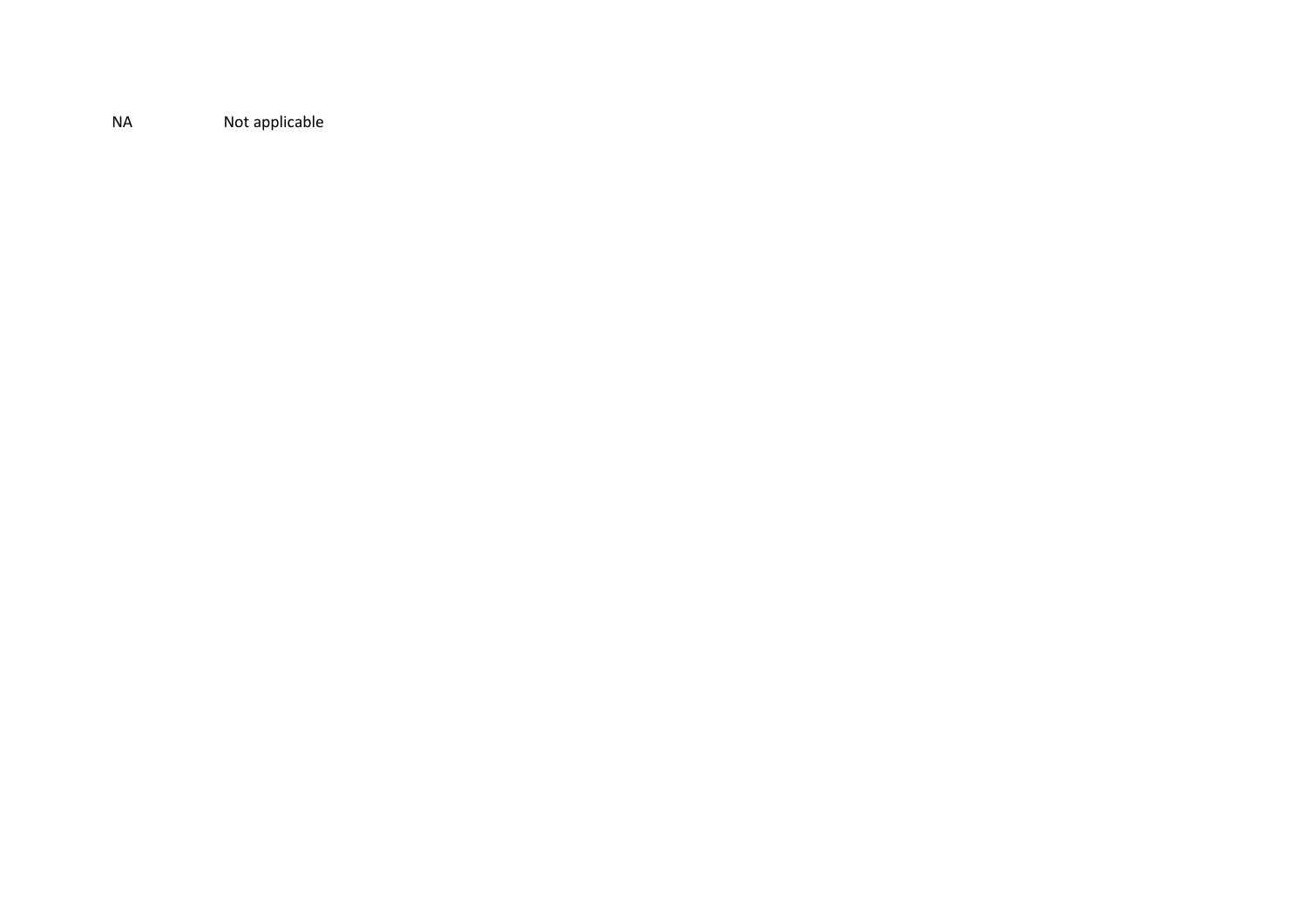## **Appendix 2: Search strategy 1 MEDLINE\_EMBASE Format**

- 1 exp burns/
- 2 (scald\* or burn\*2 or burning).tw.
- 3 (thermal adj3 injur\*).ab,ti.

4 ((injury or injuries or accident\* or burn\* or scald\*) adj3 (hot drink\* or hot water)).tw.

5 (exp Accidents, Home/ or exp "Wounds and Injuries"/ or exp Fires/) and (hair straighten\* or fireworks\* or caustic or fire setting or firesetting or cooking or sparkler or aerosol\* or hairspray\* or flame\* or fire or fires or bonfire\*).ti,ab.

6 ((injury or injuries or accident\* or burn\* or scald\*) and (hair straighten\* or hair dry\* or hairdry\* or firework\* or caustic or fire setting or firesetting or cooking or baking or cooker\* or oven\* or chip pan\* or hob\* or stove\* or sparkler or aerosol\* or hairspray\* or flame\* or fire or fires or bonfire\*)).ti,ab.

- 7 or/1-6
- 8 exp First Aid/
- 9 exp Emergency Treatment/

10 ("first aid" or first response or prehospital care or emergency response or emergency treatment or emergency care).ti,ab.

11. ((teaching or information or internet or web\* or online or on-line or electronic or written or video or print\*) adj5 material\*).tw.

12. ((internet or web\* or online or on-line or electronic or audio\* or video\* or written or print\*) adj5 information).tw.

13. ((action or emergency or manag\* or treat\* or care) adj5 (plan? or guide\* or protocol\*)).tw.

- 14. exp teaching materials/ or practice guidelines as topic/
- 15. (manag\* adj5 (program\* or material\* or procedure\* or strategy or strategies)).tw.

16. health knowledge attitudes practice/

17. (educat\* or instruct\* or teach\* or learn\* or coach\* or train\* or counsel\* or advis\* or advice\* or written procedure\*).tw.

- 18. (emergency and inform\*).mp.
- 19. exp health promotion/
- 20. exp health education/
- 21. or/8-20

22. ((parent\* adj3 program\*) or (parent\* adj3 train\*) or (parent\* adj3 educat\*) or (parent\* adj3 promot\*) or (parent\* adj3 skill\*) or (parent\* adj3 intervent\*)).mp. (14444)

23. 7 AND 21 AND 22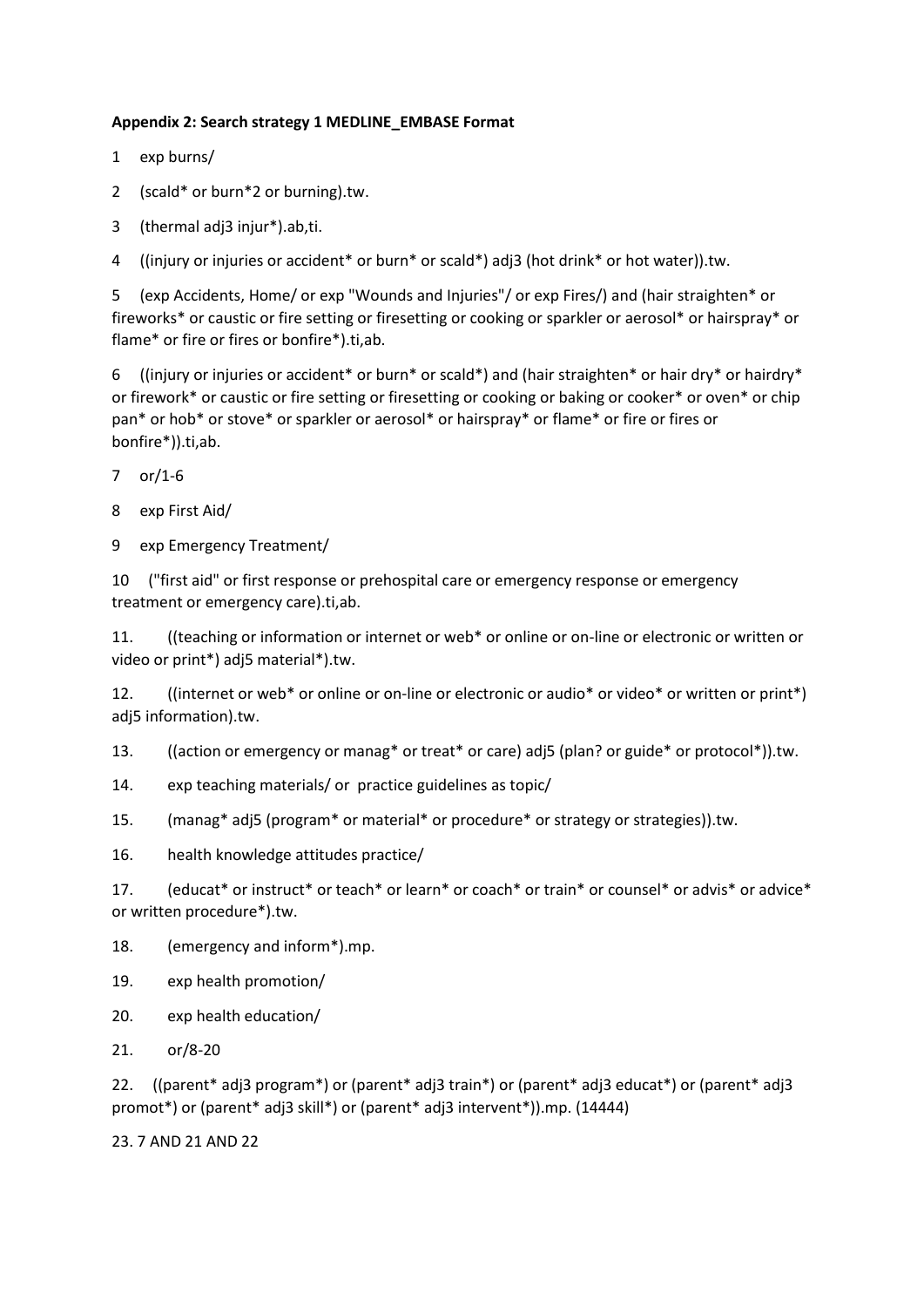## **Search strategy 2: ERIC format**

- 1. "first aid" OR "emergency care" OR "emergency treatment" OR "emergency response" OR "prehospital care" OR "first response"
- 2. injury or injuries or accident\* or burn\* or scald\* N3 hair straighten\* or hair dry\* or hairdry\* or firework\* or caustic or fire setting or firesetting or cooking or baking or cooker\* or oven\* or chip pan\* or hob\* or stove\* or sparkler or aerosol\* or hairspray\* or flame\* or fire or fires or bonfire\*
- 3. thermal N3 injur\*
- 4. scald\* or burn or burns or burning
- 5. 1 OR 2 OR 3
- 6. ( Child\* or infancy or infant or baby or babies or toddler\* or pre-school\* or preschool\* or preschool-age parent\* or father\* or mother\* or paternal\* or maternal\* or Mum or Dad ) AND ( program\* or educat\* or promot\* or train\* or skill\* or intervent\* )
- 7. 1 AND 5 AND 6

## **Search strategy 3: Free-field format**

("first aid" OR "emergency care" OR "emergency treatment" OR "emergency response" OR "prehospital care" OR "first response")

AND

(scald\* or burn or burns or burning)

AND

(parent\* or father\* or mother\* or paternal\* or maternal\* or Mum or Dad)

AND

(program\* or educat\* or promot\* or train\* or skill\* or intervent\* )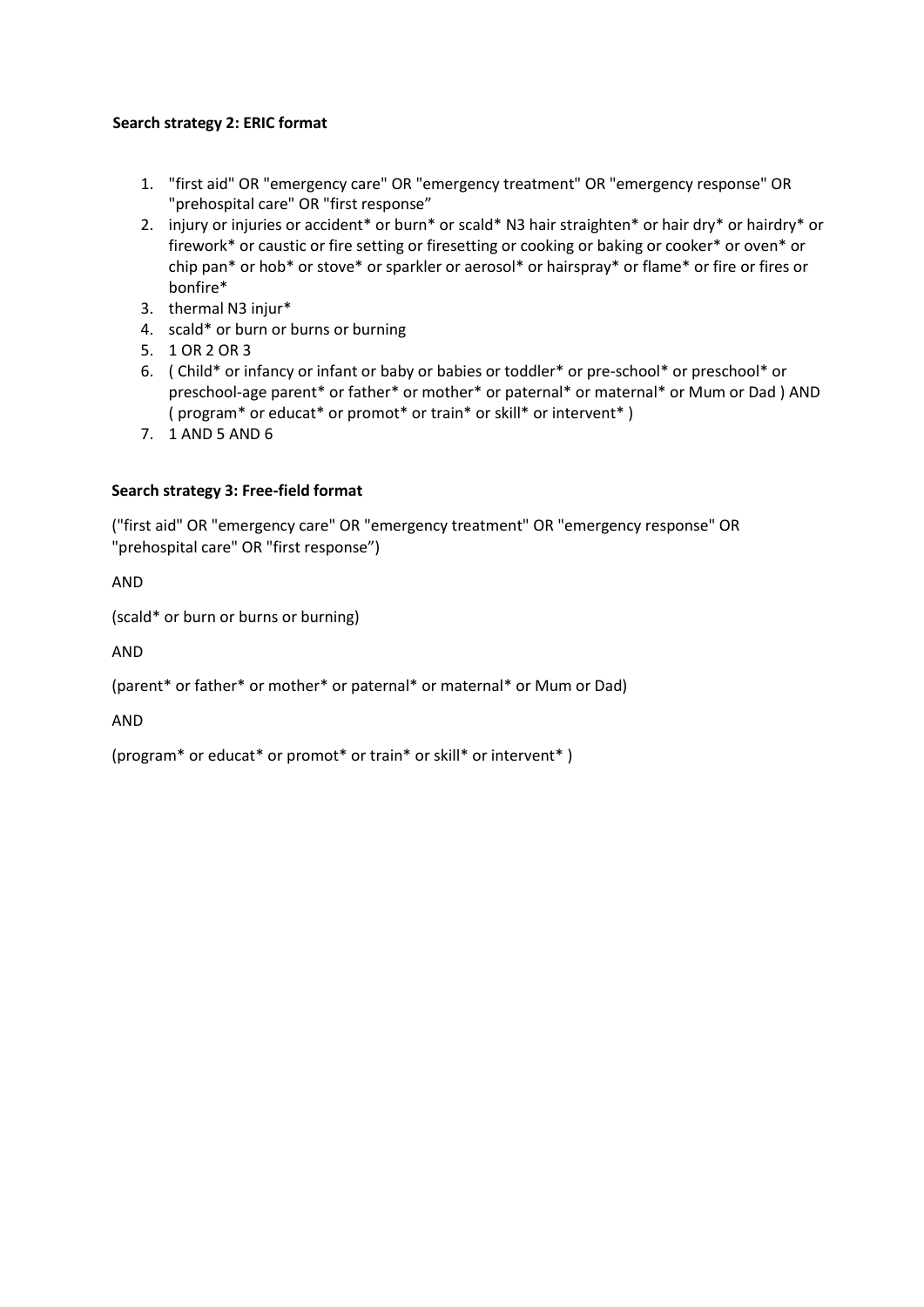## **References**

- 1. World Health Organisation (WHO). Violence and Injury Prevention: Burns. 2016 http://www.who.int/violence\_injury\_prevention/other\_injury/burns/en/ [accessed 23.01.17].
- 2. Delgado J, Ramírez-Cardich ME, Gilman RH, Lavarello R, Dahodwala N, Bazán A, et al. Risk factors for burns in children: crowding, poverty, and poor maternal education. Inj Prev 2002;8(1):38-41.
- 3. Kemp AM, Jones S, Lawson Z, Maguire SA. Patterns of burns and scalds in children. Arch Dis Child 2014;99(4):316-21.
- 4. Zhou B, Zhou X, Ouyang L-z, Huang X-y, Zhang P-h, Zhang M-h, et al. An epidemiological analysis of paediatric burns in urban and rural areas in south central China. Burns 2014;40(1):150-6.
- 5. [http://apps.who.int/iris/bitstream/10665/69871/1/WHO\\_NMH\\_VIP08.01\\_eng.pdf.](http://apps.who.int/iris/bitstream/10665/69871/1/WHO_NMH_VIP08.01_eng.pdf) Assessed 23.01.2017.
- 6. Hudspith J, Rayatt, S. First aid treatment of minor burns. BMJ 2004;328(7454):1487-9
- 7. Cuttle L, Kimble RM. First aid treatment of burns injuries. Wound Pract Res 2010;18:1.
- 8. Nguyen NL, Gun RT, Sparnon AL, Ryan P. The importance of immediate cooling a case series of childhood burns in Vietnam. Burns 2002;28(2):173-6.
- 9. Skinner A, Peat B. Burns treatment for children and adults: a study of initial burns first aid and hospital care. N Z Med J 2002;115(1163):U199.
- 10. Forjuoh SN, Guyer B, Ireys HT. Burn-related physical impairments and disabilities in Ghanaian children: prevalence and risk factors. Am J Public Health 1996;86(1):81-3.
- 11. [http://www.britishburnassociation.org/downloads/BBA\\_First\\_Aid\\_Position\\_Statement\\_-](http://www.britishburnassociation.org/downloads/BBA_First_Aid_Position_Statement_-_8.10.14.pdf) [\\_8.10.14.pdf](http://www.britishburnassociation.org/downloads/BBA_First_Aid_Position_Statement_-_8.10.14.pdf)
- 12. Davies M, Maguire S, Okolie C, Watkins W, Kemp AM. How much do parents know about first aid for burns? Burns 2013;39(6):1083-90.
- 13. Graham HE, Bache SE, Muthayya P, Baker J, Ralston DR. Are parents in the UK equipped to provide adequate burns first aid? Burns 2012;38(3):438-43.
- 14. Harvey LA, Barr ML, Poulos RG, Finch CF, Sherker S, Harvey JG. A population-based survey of knowledge of first aid for burns in New South Wales. Med J Aust 2011;195(8):465-8.
- 15. Gamelli L, Mykychack I, Kushnir A, Driscoll DN, Fuzaylov G. Targeting Burn Prevention in Ukraine: Evaluation of Base Knowledge in Burn Prevention and First Aid Treatment. J Burn Care Res 2015;36(1):225-31.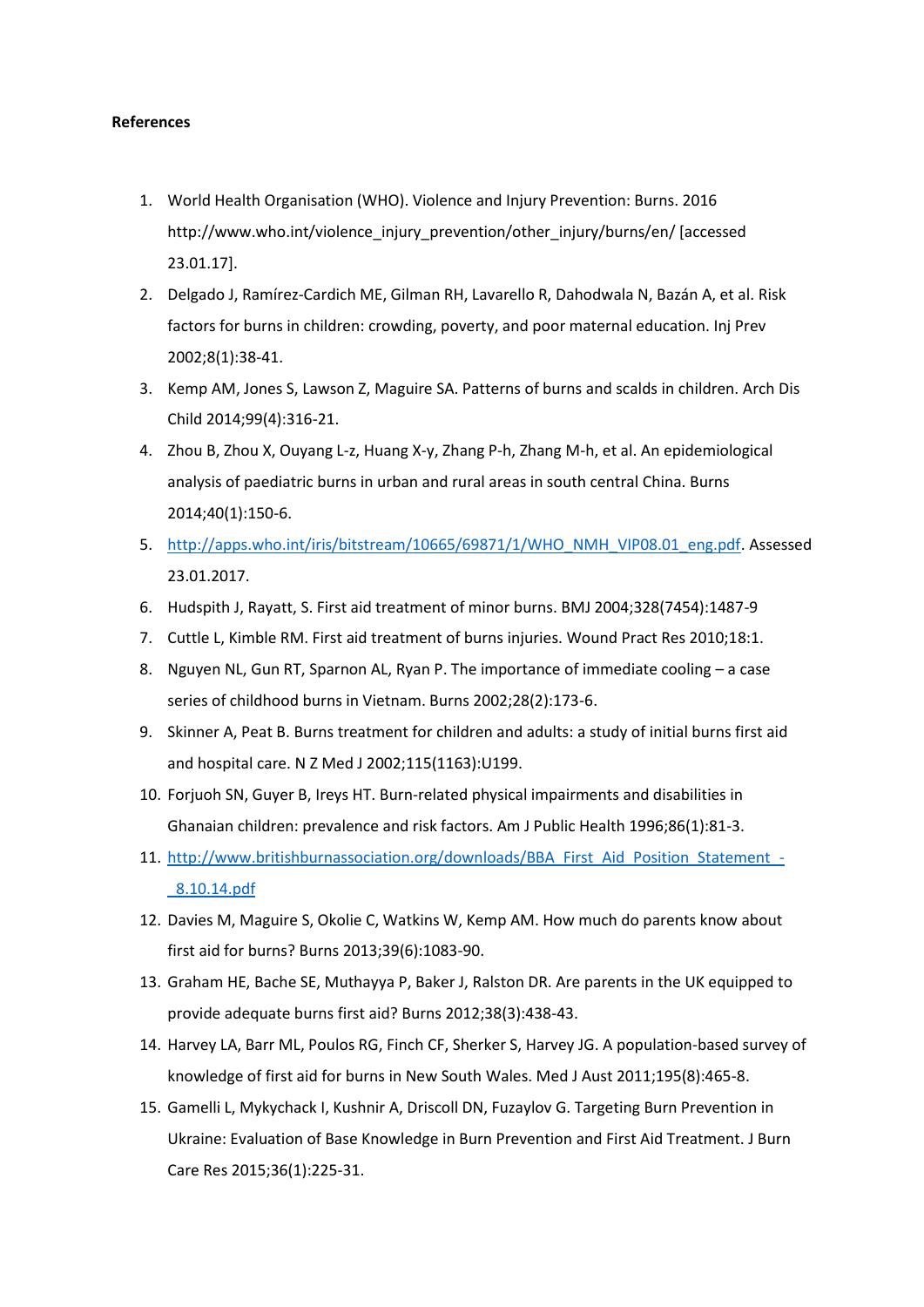- 16. Matthews RN, Rauf KG, Warren J. The Coventry thermal injury study. Burns 1991;17(1):33-6.
- 17. McCormack RA, La Hei ER, Martin HC. First-aid management of minor burns in children: a prospective study of children presenting to the Children's Hospital at Westmead, Sydney. Med J Aust 2003;178(1):31-3.
- 18. Rawlins JM, Khan AA, Shenton AF, Sharpe DT. Epidemiology and Outcome Analysis of 208 Children With Burns Attending an Emergency Department. Pediat Emerg Care 2007;23(5):289-93.
- 19. Cuttle L, Pearn J, McMillan JR, Kimble RM. A review of first aid treatments for burn injuries. Burns 2009;35(6):768-75.
- 20. Tiller G, Rea S, Silla R, Wood F. Burns first aid information on the Internet. Burns 2006;32(7):897-901.
- 21. Butler DP, Perry F, Shah Z, Leon-Villapalos J. The quality of video information on burn first aid available on YouTube. Burns 2013;39(5):856-9.
- 22. The Effective Public Health Practice Project (EPHPP). Quality assessment tool for quantitative studies. Available from[: http://www.ephpp.ca/tools.html](http://www.ephpp.ca/tools.html)
- 23. King L, Thomas M, Gatenby K, Georgiou A, Hua M. "First Aid for Scalds" campaign: reaching Sydney's Chinese, Vietnamese, and Arabic speaking communities. Inj Prev 1999;5:104-8.
- 24. Kua Phek Hui J, Allen JC, James Mok WL. Attitudes on first aid for paediatric burns: Pilot survey of a developed city state. Burns 2016;42:926-37.
- 25. Ozyazicioglu N, Polat S, Bicakci H. The effect of training programs on traditional approaches that mothers use in emergencies. Inj Prev 2011;37(1):79-85.
- 26. Skinner AM, Brown TLH, Peat BG, Muller MJ. Reduced Hospitalisation of burns patients following a multi-media campaign that increased adequacy of first aid treatment. Burns 2004;30(1):82-5.
- 27. Bartlett N, Yuan J, Holland AJ, Harvey JG, Martin HC, La Hei ER. et al. Optimal duration of cooling for an acute scald contact burn injury in a porcine model. J Burn Care Res 2008; 29:828-34.
- 28. Cuttle L, Kempf M, Liu P-Y, Kravchuk O, Kimble RM. The optimal duration and delay of first aid treatments for deep partial thickness burn injuries. Burns 2010;36:673-679.
- 29. Rajan V, Bartlett N, Harvey JG, Martin HC, La Hei ER, Arbuckle S, et al. Delayed cooling of an acute scald contact burn injury in a porcine model: Is it worthwhile? J Burn Care Res 2009;30(4):729-34.
- 30. Allison K, Porter K. Consensus on the prehospital approach to burns patient management. Emerg Med J 2004;21:112- 114.